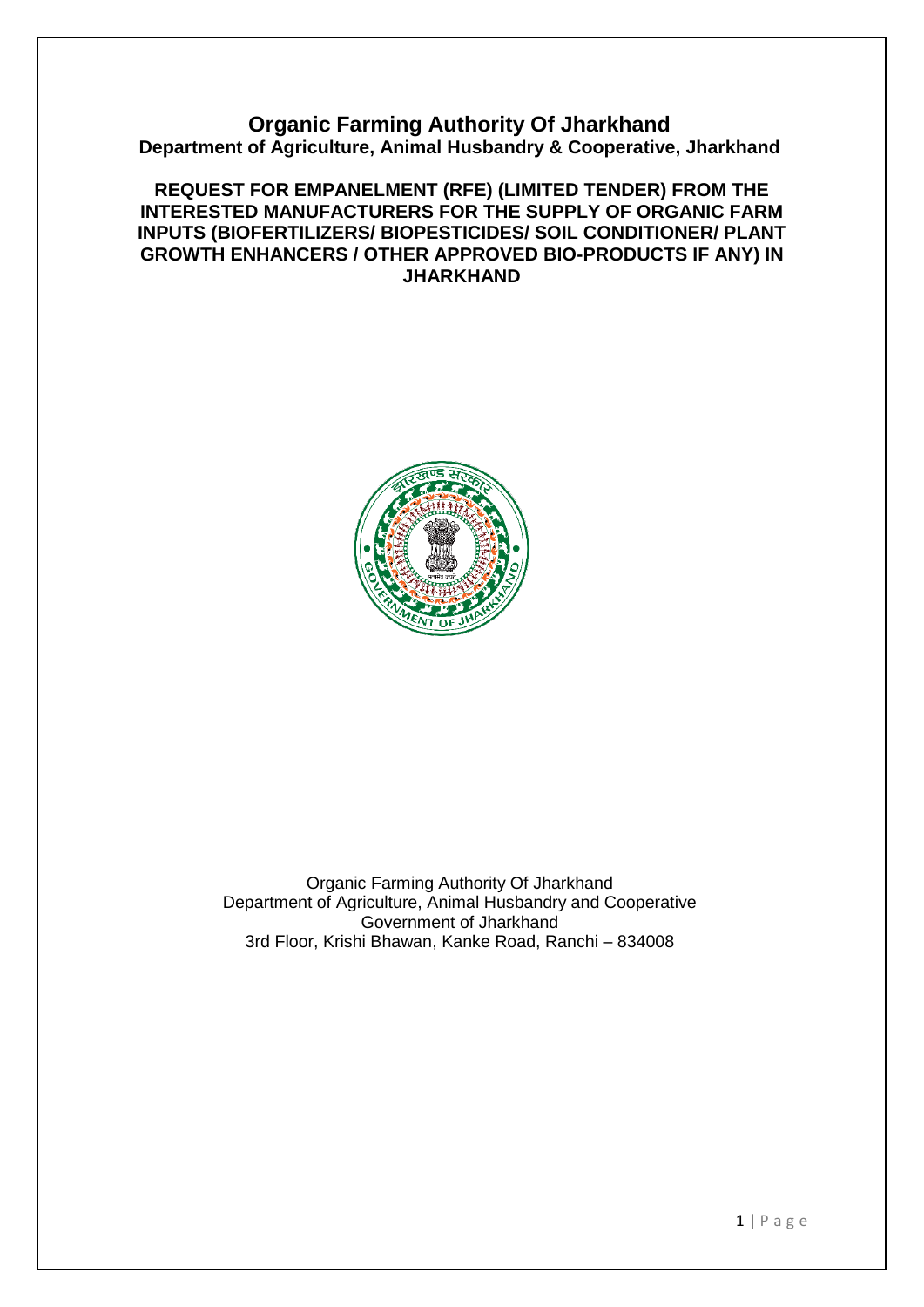# **Organic Farming Authority Of Jharkhand**

# **Government of Jharkhand**

# **3rd Floor, Krishi Bhawan, Kanke Road, Ranchi – 834008**

# **REQUEST FOR EMPANELMENT (RFE) (LIMITED TENDER) FROM THE INTERESTED MANUFACTURERS FOR THE SUPPLY OF ORGANIC FARM INPUTS (BIOFERTILIZERS/ BIOPESTICIDES/ SOIL CONDITIONER/ PLANT GROWTH ENHANCERS / OTHER APPROVED BIO-PRODUCTS IF ANY) IN JHARKHAND**

OFAJ is the nodal agency to empanel manufacturing agencies for the supply of organic farm inputs (biofertilizers/ biopesticides/ soil conditioner/ plant growth enhancers / other approved bio-products if any). Chief Executive officer, "Organic farming Authority of Jharkhand" invites RFE from the interested & reputed agencies/firms in order to meet the requirement of the State.

| Area                                                                           | Nature Of Work                                                                                                                                                      |
|--------------------------------------------------------------------------------|---------------------------------------------------------------------------------------------------------------------------------------------------------------------|
| Empanelment of manufacturing agencies for the<br>supply of organic farm inputs | To supply organic farm inputs (biofertilizers/<br>biopesticides/ soil conditioner/ plant growth<br>enhancers / other approved bio-products if any)<br>in Jharkhand. |

Please go through the full document available at **<http://jharkhandtenders.gov.in/>** & http://organicjharkhand.in

- i. Applicants (hereinafter referred to as "Bidders") are required to submit only one application for the same as mentioned in RFE at Chief Executive officer, "Organic farming Authority of Jharkhand", Ranchi.
- ii. Bidder should Download the RFE Document and read carefully before uploading the required document.
- iii. Collect all the necessary documents for uploading. Number (page) them in order and upload according to respective eligibility condition. Fill up all the necessary information and upload the documents.
- iv. Bidders eligible as per qualifying conditions will be short listed based on the information provided by them.
- v. Before final submission, check fulfilment of all necessary conditions and document carefully.
- vi. Pay the required Document Fee and EMD as defined in RFE Document.
- vii. Detailed RFE document must be submitted at office of Chief Executive officer, "Organic farming Authority of Jharkhand", 3rd floor- Krishi Bhawan, Kanke Road, Ranchi-834008 Jharkhand.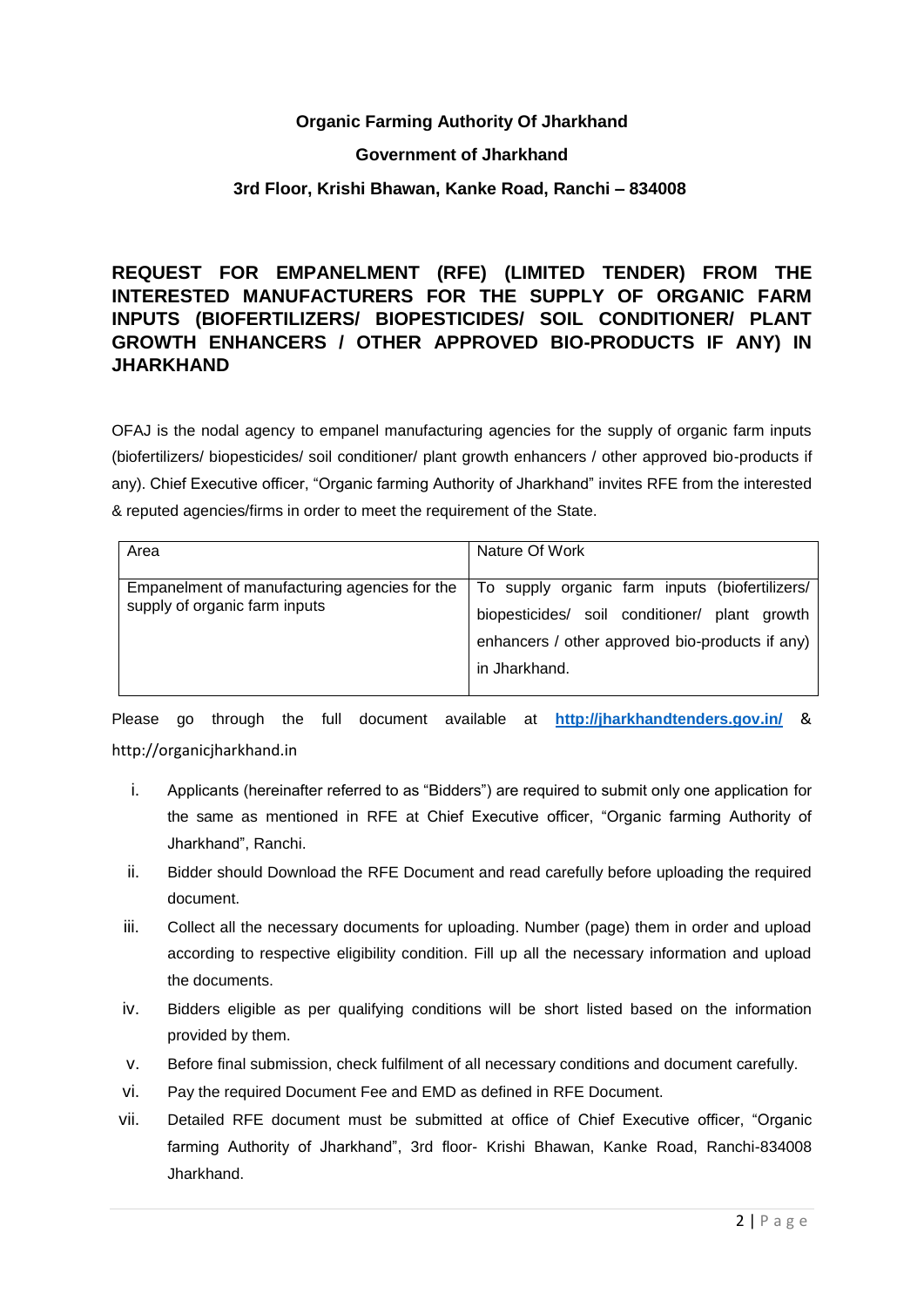# **Important Dates**

| 1              | Name of Work                                                          | REQUEST FOR EMPANELMENT (RFE) (LIMITED<br>TENDER) FROM THE INTERESTED<br>MANUFACTURERS FOR THE SUPPLY OF<br>ORGANIC FARM INPUTS (BIOFERTILIZERS/<br>BIOPESTICIDES/ SOIL CONDITIONER/ PLANT<br><b>GROWTH ENHANCERS / OTHER APPROVED</b><br>BIO-PRODUCTS IF ANY) IN JHARKHAND                                                                        |
|----------------|-----------------------------------------------------------------------|----------------------------------------------------------------------------------------------------------------------------------------------------------------------------------------------------------------------------------------------------------------------------------------------------------------------------------------------------|
| 2              | Time of Completion                                                    | 3 Years                                                                                                                                                                                                                                                                                                                                            |
| 3              | <b>Tender Form Cost</b>                                               | Rs. 10,000.00 (Ten Thousand)                                                                                                                                                                                                                                                                                                                       |
| $\overline{4}$ | <b>EMD Amount</b>                                                     | Rs. 5,00,000.00 (Five Lacs)                                                                                                                                                                                                                                                                                                                        |
| 5              | Date of Publication of tender on website                              | 15.01.2022 at 01:00 PM                                                                                                                                                                                                                                                                                                                             |
| 6              | Pre Bid Meeting                                                       | 21.01.2022 at 03:30 PM virtually                                                                                                                                                                                                                                                                                                                   |
| $\overline{7}$ | Document Download Period                                              | 16.01.2022 at 02:00 PM to 08.02.2022 at 01:00 PM                                                                                                                                                                                                                                                                                                   |
| 8              | <b>Online Bid Submission Period</b>                                   | 17.01.2022 at 10:00 AM to 10.02.2022 at 01:00 PM                                                                                                                                                                                                                                                                                                   |
| 9              | Hard Copy of Tender Documents, EMD<br>and Tender Cost submission date | The hard copy of RFE documents cost and EMD<br>should be submitted to the office of Chief Executive<br>officer, "Organic farming Authority of Jharkhand",<br>3rd floor- Krishi Bhawan, Kanke Road, Ranchi-<br>834008 Jharkhand as on or before 10.02.2022 up to<br>05.00 PM. Please refer clause 3.1. H(iv) of RFE<br>document for further details |
| 10             | Date and Place of Technical Bid<br>Opening                            | 11.02.2022 at 04:00 PM<br>Chief Executive officer, "Organic farming Authority<br>of Jharkhand", 3rd floor Krishi Bhawan, Kanke<br>Road, Ranchi-834008 Jharkhand                                                                                                                                                                                    |
| 11             | Name and Address of the tender inviting<br>Authority                  | Dr M.S.A Mahalinga Shiva<br>Chief Executive officer, "Organic farming Authority<br>of Jharkhand", Ranchi                                                                                                                                                                                                                                           |
| 12             | Contact No. of e-procurement officer                                  | 9523693676/8709394856                                                                                                                                                                                                                                                                                                                              |
| 13             | Helpline No. of e-procurement cell                                    | 0651-2230691                                                                                                                                                                                                                                                                                                                                       |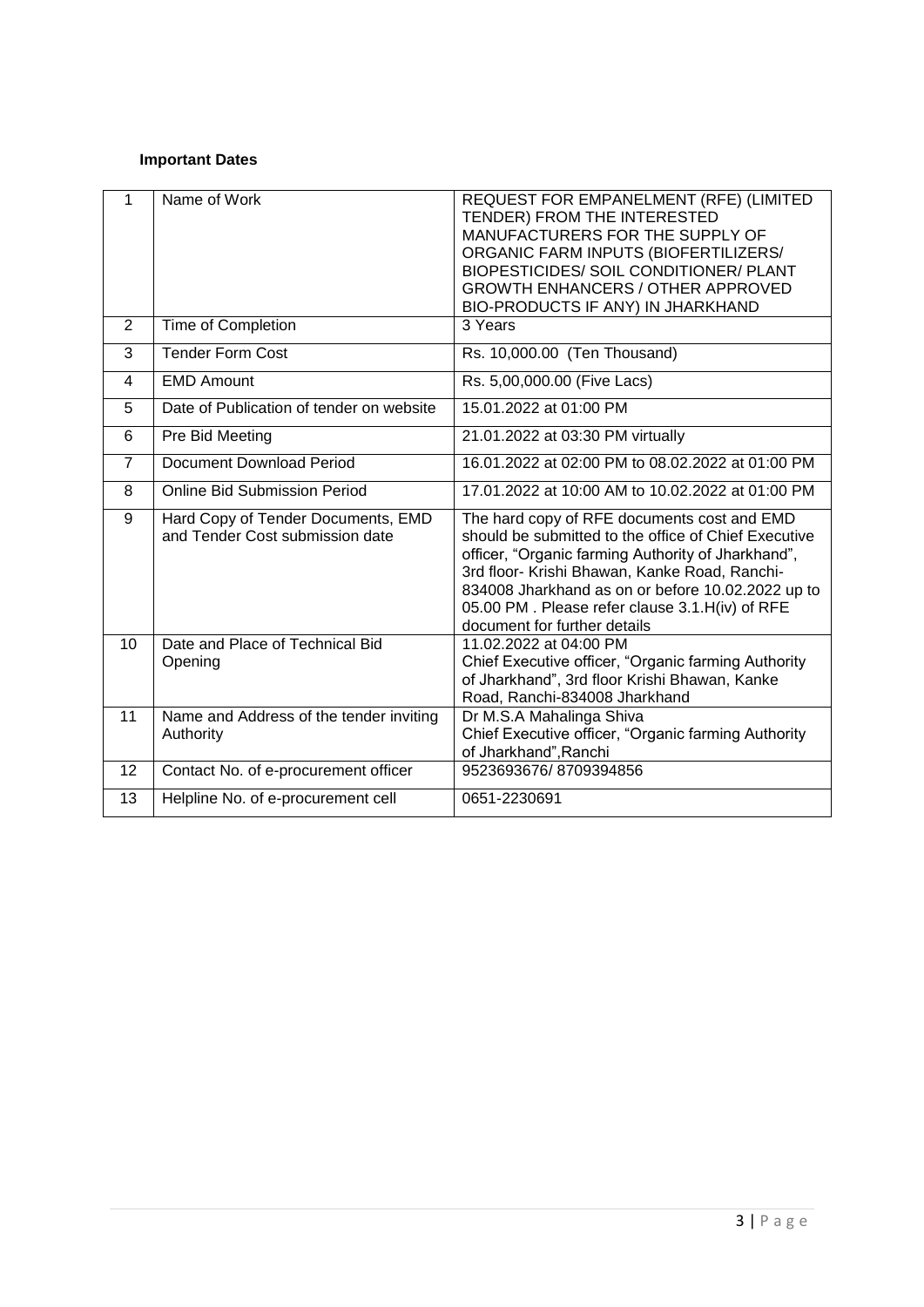| 5.4                                                                                         |  |
|---------------------------------------------------------------------------------------------|--|
| 5.5                                                                                         |  |
| 5.6                                                                                         |  |
| 5.7                                                                                         |  |
| 5.8                                                                                         |  |
| 5.9                                                                                         |  |
|                                                                                             |  |
|                                                                                             |  |
|                                                                                             |  |
|                                                                                             |  |
|                                                                                             |  |
|                                                                                             |  |
|                                                                                             |  |
|                                                                                             |  |
|                                                                                             |  |
|                                                                                             |  |
| Annexure II: Minimum Required Documents for Technical Eligibility (Qualifying Criteria)  24 |  |
|                                                                                             |  |
|                                                                                             |  |
|                                                                                             |  |
|                                                                                             |  |
|                                                                                             |  |
| Annexure VIII: TECHNICAL SPECIFICATION OF ORGANIC FARM INPUTS 31                            |  |

# Contents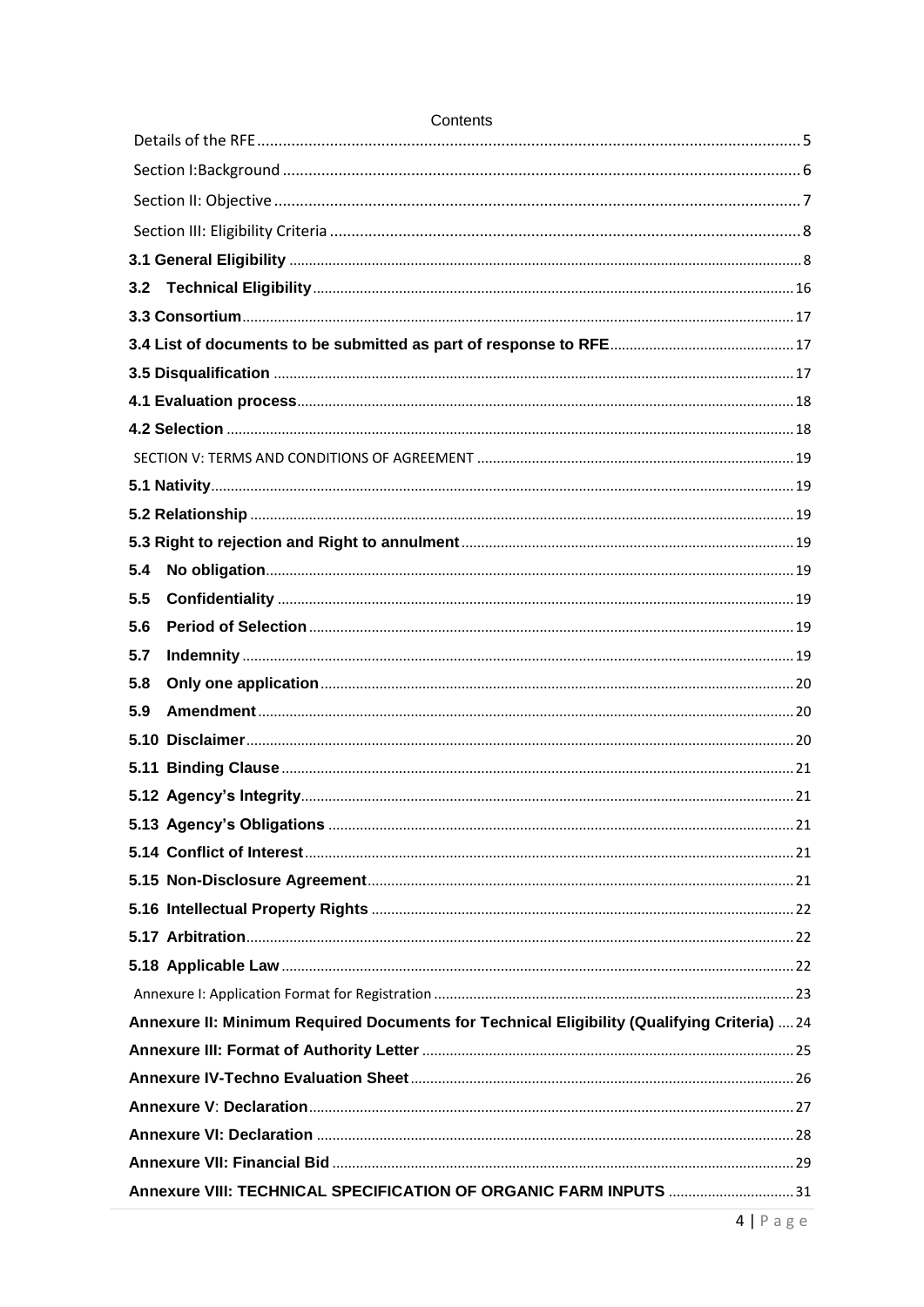# **Details of the RFE**

<span id="page-4-0"></span>

| RFE No.                                                                         | RFE/OFAJ/OFI/2022/03                                                                                                                                                                                                                                                                                                                                                                                                                                                                                   |
|---------------------------------------------------------------------------------|--------------------------------------------------------------------------------------------------------------------------------------------------------------------------------------------------------------------------------------------------------------------------------------------------------------------------------------------------------------------------------------------------------------------------------------------------------------------------------------------------------|
| Title of RFE                                                                    | Request for Empanelment (RFE) (limited tender) from the<br>interested manufacturers for the supply of organic farm inputs<br>(biofertilizers/ biopesticides/ soil conditioner/ plant growth<br>enhancers / other approved bio-products if any) in Jharkhand                                                                                                                                                                                                                                            |
| Document Fee                                                                    | INR 10000 (Rupees Ten Thousand only)<br>Only demand draft to be made in favour of Chief Executive officer,<br>"Organic farming Authority of Jharkhand", payable at Ranchi.<br>Note: DD should only be made from any nationalized bank.                                                                                                                                                                                                                                                                 |
| Pre Bid Meeting                                                                 | 21.01.2022 at 03:30 PM virtually                                                                                                                                                                                                                                                                                                                                                                                                                                                                       |
| Start & End Date & Time for<br>Downloading of RFE document<br>from the websites | 15.01.2022 at 06:00 PM to 08.02.2022 at 01:00 PM                                                                                                                                                                                                                                                                                                                                                                                                                                                       |
| Last date and time for online<br>submission of RFE                              | 10.02.2022 at 01:00 PM                                                                                                                                                                                                                                                                                                                                                                                                                                                                                 |
| Last date and time for<br>Hardcopy submission of RFE<br>document cost & EMD     | The hard copy of RFE documents cost and EMD should be<br>submitted to the office of Chief Executive officer, "Organic farming<br>Authority of Jharkhand", 3rd floor- Krishi Bhawan, Kanke Road,<br>Ranchi-834008 Jharkhand as on or before 10.02.2022 up to 05.00<br>PM. Please refer clause 3.1.H(iv) of RFE document for further<br>details                                                                                                                                                          |
| Date of opening of the RFE                                                      | 11.02.2022 at 03:00 PM                                                                                                                                                                                                                                                                                                                                                                                                                                                                                 |
| Mode of Empanelment<br>Submission                                               | The application form along with terms and conditions & etc. can be<br>filled with the link available on the website jharkhandtenders.gov.in<br>and http://organicjharkhand.in The hard copy of RFE documents<br>cost and EMD should be submitted to the office of Chief Executive<br>officer, "Organic farming Authority of Jharkhand", 3rd Floor, Krishi<br>Ranchi 834008 as on or before<br>Bhawan, Kanke Road,<br>10.02.2022 up to 05.00 PM. Please refer clause 3.1.H (iv) for<br>further details. |
| Earnest Money Deposit (EMD)                                                     | Earnest money (refundable) in the form of Bank guarantee/<br>Demand Draft issued by any nationalized Bank amounting Rs.<br>500000 (Rupees Five Lacs only) in favour of Chief Executive<br>officer, "Organic farming Authority of Jharkhand", payable at<br>Ranchi.<br>Cheque / fixed deposit receipts / NSC etc. are not acceptable<br>towards deposit of earnest money                                                                                                                                |
| Period of Empanelment                                                           | 3 Years                                                                                                                                                                                                                                                                                                                                                                                                                                                                                                |

Note: -The Bidder must read carefully the entire tender document from the beginning and must declare that he has gone through and accept all the clause and conditions.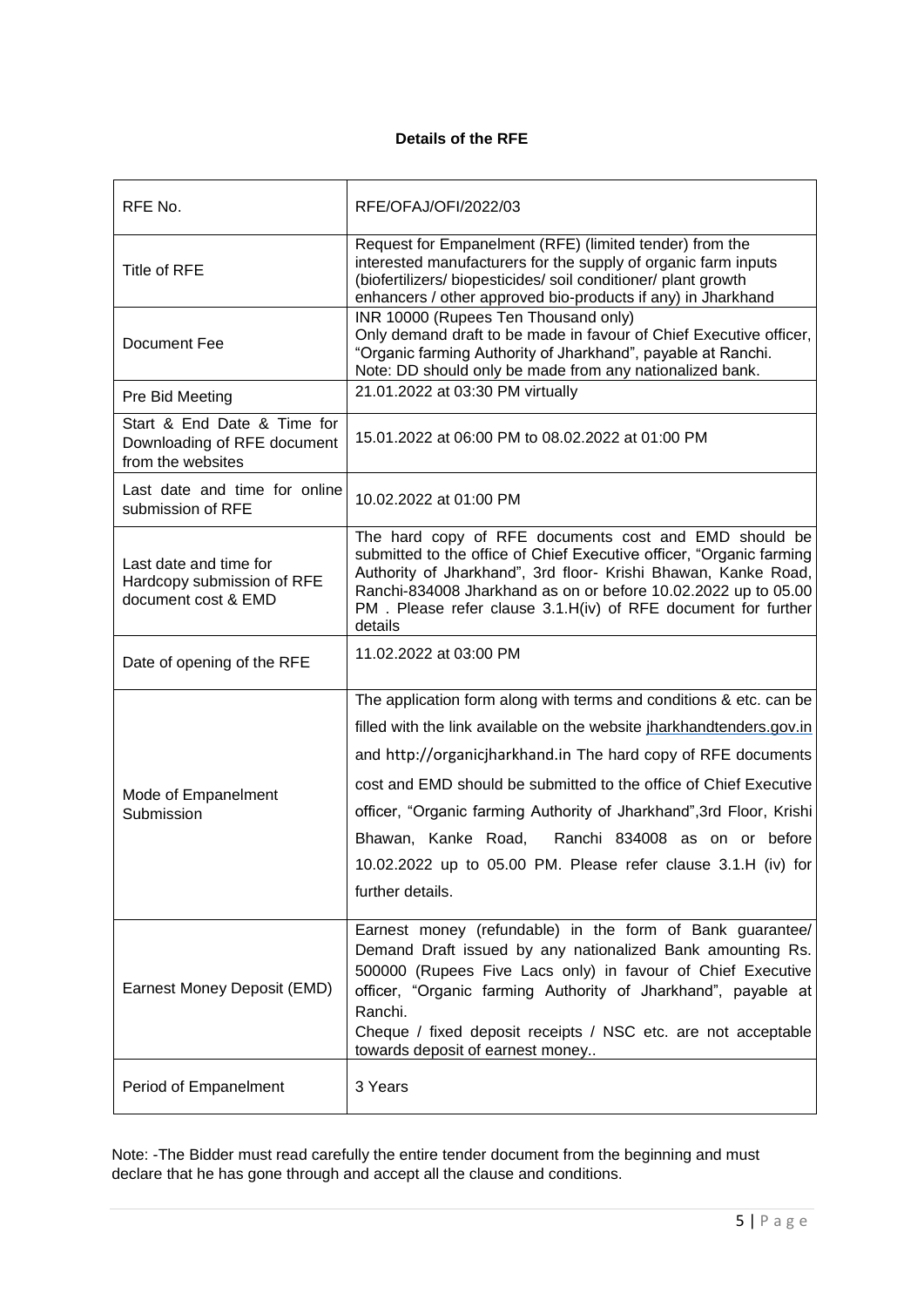<span id="page-5-0"></span>Agriculture is the main stay for the 80% of rural population of the state as their employment and primary income generating activity. However agricultural economy of the state of Jharkhand state is characterized by dependence on nature, low investment, low productivity, mono cropping with paddy as the dominant crop, inadequate irrigation facilities with small and marginal land holdings etc. Further, dependence of agriculture on vagaries of monsoon with continuous erratic rainfall pattern has made the sector very vulnerable.

Agriculture Sector is an important enterprise to supplement income generation and self-employment of small and marginal farmers and agricultural laborer.

The Government of Jharkhand is implementing Centrally Sponsored and State plan schemes to promote the Agriculture & Horticulture in the State.

The Organic Farming Authority of Jharkhand (OFAJ) is intended to promote the farmers of Jharkhand for the use of organic fertilizers for enhancing the production and productivity of sustainable Agriculture.

The Scope of work shall be complete supply of organic farm inputs F.O.R destination.

The Organic Farming Authority of Jharkhand intends to empanel the inputs manufacturers for supply of approved organic farm inputs in Jharkhand.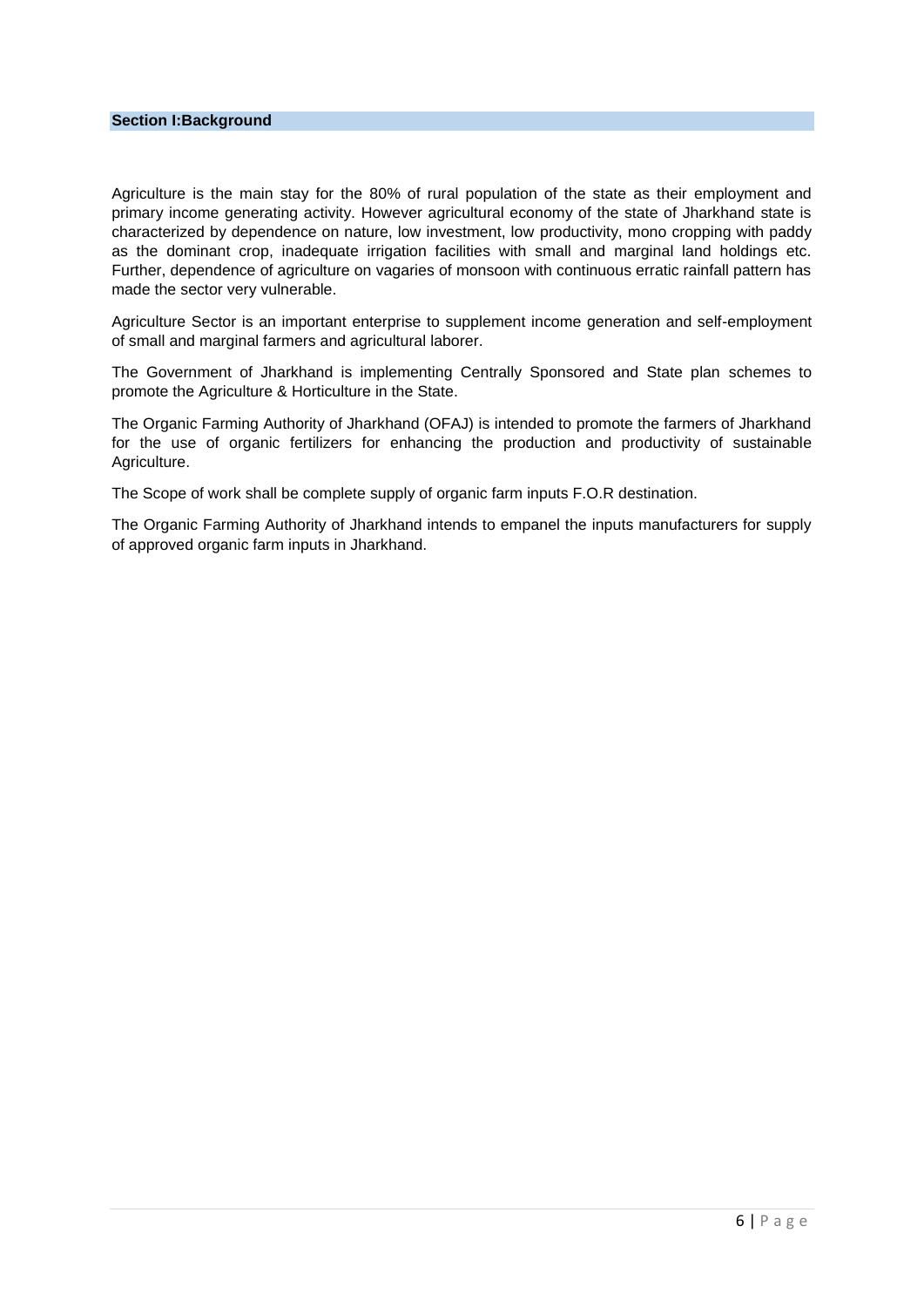#### <span id="page-6-0"></span>**Section II: Objective**

Objective of work includes an indicative list of works which the empanelled service providing agencies would be subjected to during the next 3 financial year.

The objects behind the application of organic fertilizers /microbial inoculants to seed, soil or compost pit is to increase the number and biological / metabolic activity of useful microorganisms that accelerate certain microbial processes to augment the extent of availability of nutrients in the available forms which can be easily assimilated by plants.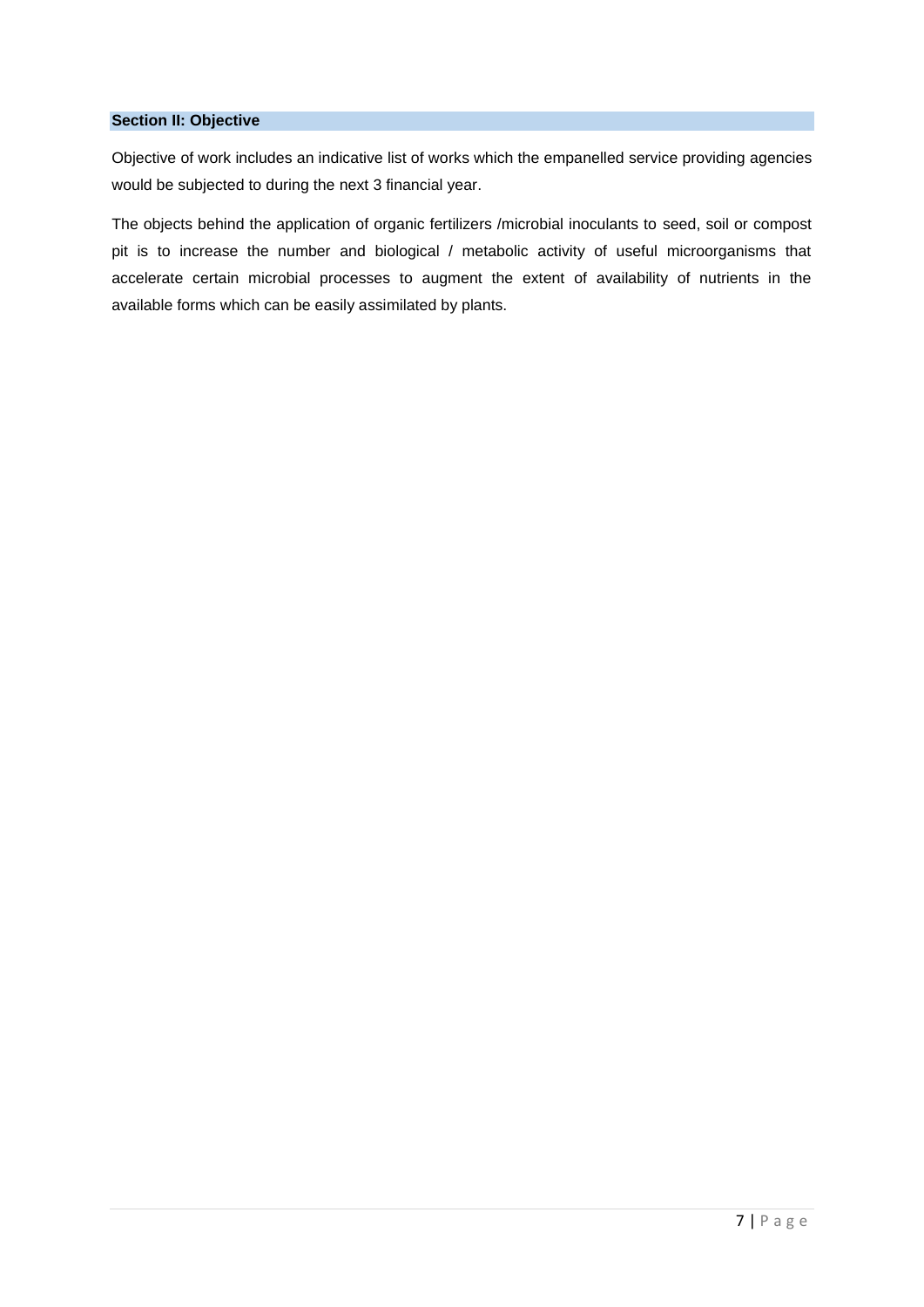#### <span id="page-7-1"></span><span id="page-7-0"></span>**3.1 General Eligibility**

#### **A. LANGUAGE OF RFE SUBMISSION**

The RFE must be prepared in English language only. If any document which is not in English it should be accompanied with translated and attested certified in English version.

## **B. SUBMISSION OF RFE**

- i. Not more than one RFE offer will be accepted from any bidder. If a bidder participates in the RFE offer, representing more than one bid by one organization under one or different name, than such multitude of bid shall amount to collusive activity and appropriate action should be taken by Chief Executive officer, "Organic farming Authority of Jharkhand", under fraud and corrupt practices.
- ii. RFE offer have to be submitted through- tendering online and also in the form of hard copy at Chief Executive officer, "Organic farming Authority of Jharkhand", 3rd floor- Krishi Bhawan, Kanke Road, Ranchi-834008.
- iii. The offer should be given in the prescribed format as per RFE document.
- iv. The submission of offer by any Bidder implies that they have read the terms and conditions of the RFE and have made themselves fully aware of the scope of the work. Any addition or omissions in the original offer after opening of the offers will not be entertained. In this regard the bidder needs to give a declaration duly signed and stamped as per (**as per Annexure VI**).
- v. Individual signing of the offer should have valid digital signature and signing other related documents will attach valid acceptable proof of his authority to sign on behalf of the Bidder as per **Annexure III.**
- vi. The bidder should fill up the required information in prescribed formats as per **Annexure I to VII** and should upload all relevant documents as desired, failing which the bids will be rejected.
- vii. Once the online submission of bid is completed successfully the bidder must submit the hard copy of all the documents in the office of Chief Executive officer, "Organic farming Authority of Jharkhand", 3rd Floor, Krishi Bhawan, Kanke Road, Ranchi- 834008.
- viii. Bidder should deposit the EMD as per the instructions specified in the RFE document. The details of the tender/document fee and EMD, physically submitted must tally with the online details, otherwise the uploaded bid will be rejected
- ix. Application submitted without RFE fee of Rs. 10,000/- (Rupees Ten thousand only) or incompletely filled or conditional will be out rightly rejected. Conditional application will not be accepted in any case.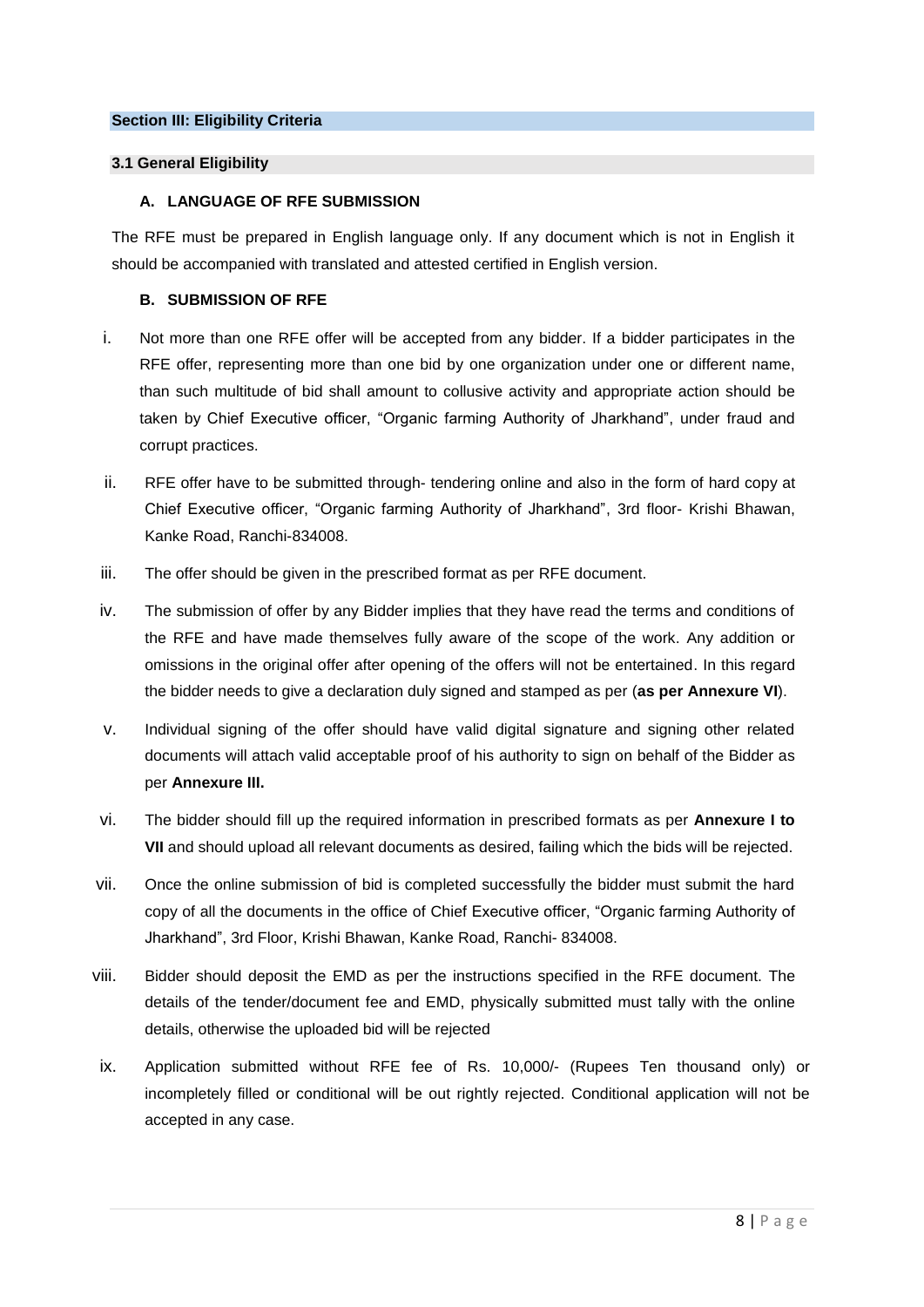x. All prevailing rules, regulation guidelines, instruction etc. pertaining to job work contract, issued by Govt. of Jharkhand through its various resolution/ circulars/ letters shall also be applicable to this tender.

**The prospective tenderers having any common Partners/Directors/Managing partners etc. or having any other common criteria shall be considered as Sister / Group / Associates Company/Concern/Company. In such cases, only one of them will be eligible for participating in the tender. Tenderers have to submit a declaration along with the Technical Bid, in the form of an affidavit on Rs.100/-. non-judicial stamp paper duly notarized, stating;**

**That no other Firm/Sister concern/Associate belonging to the same group is not participating / submitting this process. (Annexure V)**

# **C. VALIDITY OF THE BID**

- i. The rates quoted by the Bidders shall be valid for 90 days from the schedule date of submission of the Bid for decision and finalization of the RFE.
- ii. Prior to the expiry of the validity period the Bids, the CEO OFAJ may extend the timeline of validity for a specific additional period.

## **D. PRESENCE OF BIDDERS**

All the Bidders or their authorized representative, who respond to this notification, can be present on the date, time and place of opening of Technical Bids and Financial Bid, at their own cost.

## **E. RATES OFFERED**

- i. Rates submitted by the bidder should be firm and free from all escalations.
- ii. Chief Executive officer, "Organic farming Authority of Jharkhand", Ranchi Jharkhand will make the payment only after successful supply as per the ordered quantity.
- iii. Rate quoted should be inclusive of all taxes, freight, insurance, operational cost incurred upon man power etc.
- iv. As and when Government of India or the State Government will revise the rates of GST that will be Applicable.
- v. The rates finalized will be strictly for the use of Chief Executive officer, "Organic farming Authority of Jharkhand" offices only.
- vi. Manufacturer shall be noted that the validity period of their offer rate which should be for a period of at least 3 years or till project period from the date of empanelment.
- vii. The manufacturer shall submit an affidavit on Rs 100 non judicial stamp from Notary regarding "rates of organic farm inputs which are quoted in financial bid are the minimum price and not more than the market price in the State of Jharkhand".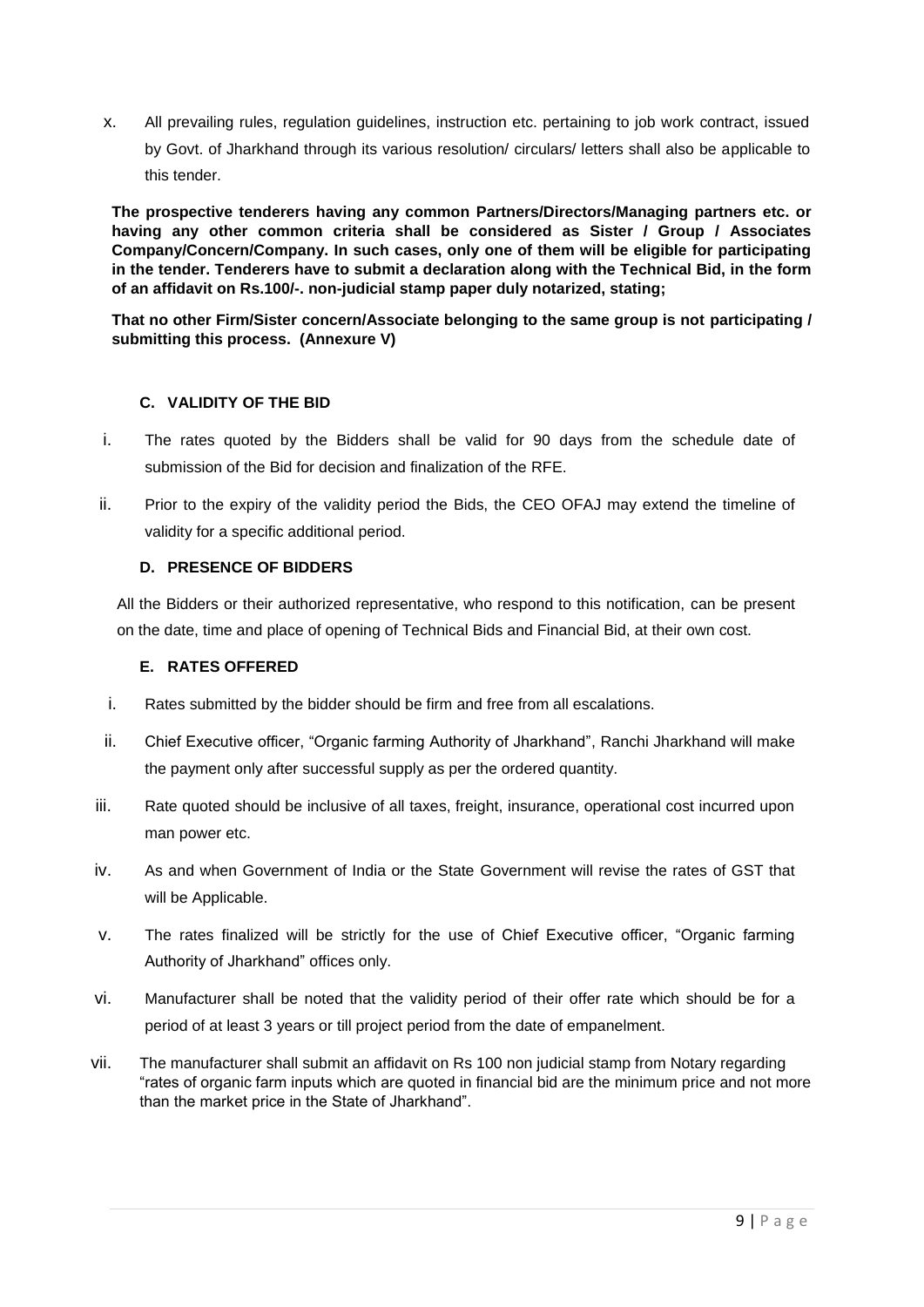# **F. PRE-BID MEETING & ISSUE OF CORRIGENDUM**

- i. A prospective Bidder requiring any clarification on the RFE Documents may submit queries in writing on or before date of Pre-Bid Meeting at Chief Executive officer, "Organic farming Authority of Jharkhand" office.
- ii. Chief Executive officer, "Organic farming Authority of Jharkhand" at its sole discretion may provide response to the queries.
- iii. After pre bid Meeting Chief Executive officer, "Organic farming Authority of Jharkhand" may modify the RFE Document by a corrigendum.
- iv. Any corrigendum shall be deemed to be incorporated into this RFE.

Any further corrigendum(s) to this RFE shall be published only on websites [http://jharkhandtenders.gov.in](http://jharkhandtenders.gov.in/) & http://organicjharkhand.in

# **G. AMENDMENT OF RFE DOCUMENT**

RFE once submitted cannot be amended. However, in some circumstances (such as major anomaly in the technical specifications having a major impact on pricing etc), Chief Executive officer, "Organic farming Authority of Jharkhand" may decide to take fresh RFE from all or any of the Bidders before opening of the financial bid.

# **H. DEADLINE FOR SUBMISSION OF THE BIDS**

- i. The bids will be received through e-tendering (online) and/or also in the form hard copy on or before schedule date & time.
- ii. If any relaxation is to be sought regarding submission of RFE document in the view of COVID 19 situation it may be informed in writing (via mail on [organicjharkhand2012@gmail.com](mailto:organicjharkhand2012@gmail.com) */* courier/ speed post) before the last date of bid submission.
- iii. The Chief Executive officer, "Organic farming Authority of Jharkhand" reserves the rights to extend the deadline or for making any other change in the Bid document by issuing an amendment online in this regard.
- iv. In case, if due to COVID 19, the bidder is not able to submit the hard copy physically, they will have to send the hard copy via registered speed post/ courier (In case if the bidder is sending the document via registered post/ courier, they must give prior intimation of the same on companies letter head via mail on [organicjharkhand2012@gmail.com](mailto:organicjharkhand2012@gmail.com). And if the bidder qualifies as per the online bid submitted then the agreement will only be signed once the hard copy is received in the office of Chief Executive officer, "Organic farming Authority of Jharkhand".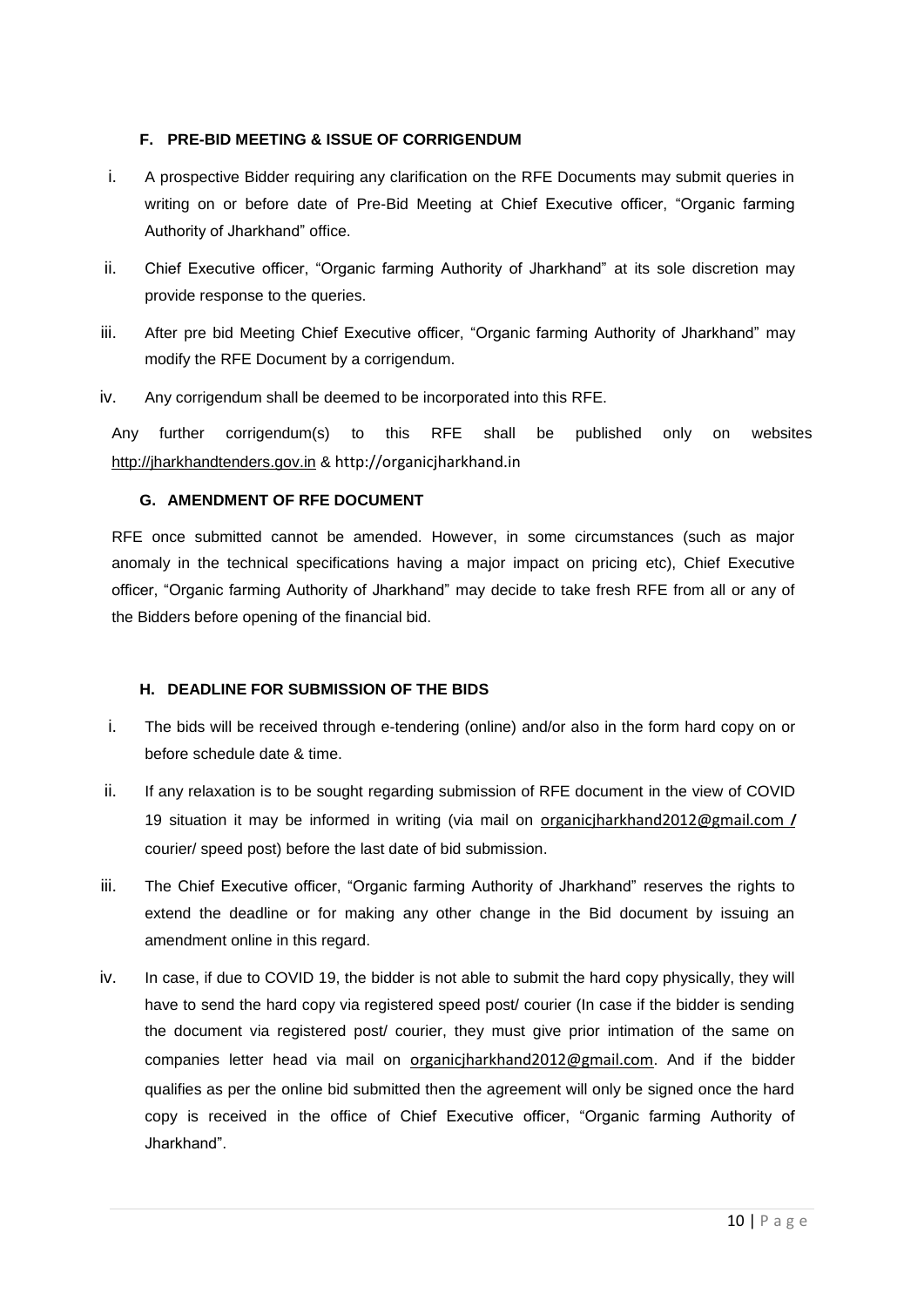# **I. PERIOD OF EMPANELMENT**

A Memorandum of Agreement (MOA) shall be signed between the empanelled agency and Chief Executive officer, "Organic farming Authority of Jharkhand" as per the Performa decided by the Department of Agriculture, Animal Husbandry & Cooperative, Jharkhand and the agency/ies selected/ empanelled for an the initial period of 3 years, which may be extended in case of satisfactory performance.

# **J. EARNEST MONEY DEPOSIT (E.M.D.)**

- i. The bidder is required to submit EMD of INR 500000/ (Rupees Five Lacs Only) refundable Demand Draft of any scheduled / nationalized / commercial bank drawn in favour of CEO OFAJ, Jharkhand payable at Ranchi. Cheque / fixed deposit receipts / NSC etc. are not acceptable towards deposit of earnest money
- ii. E.M.D. of all unsuccessful Bidders will be returned.
- iii. E.M.D. will not carry any interest.
- iv. No adjustments will be made from previously submitted EMD.
- v. For successful bidding the bidder is required to submit the EMD and document required (both) well before the end of due submission time.
- vi. E.M.D. of bidder will be forfeited if the Bidder at any time prior to its rejection withdraws the bid while the bid is still valid and also in case successful Bidder, fails to sign the agreement within the specified time limit.

## **K. FINANCIAL BID**

- i. Financial bid is to be submitted online as per format given in Annexure VII (BOQ).
- ii. Bidder has to quote rates for all items specified in the BOQ.

## **L. Security Deposit**

- i. The successful bidder shall furnish security deposit of amount of INR 500000 (Five Lacs only) after the issue of "Letter of Intent" from Chief Executive officer, "Organic farming Authority of Jharkhand" in form of Bank Guarantee in favour of Chief Executive officer, "Organic farming Authority of Jharkhand", payable at Ranchi.
- ii. Once the successful bidder submits the security deposit then only he will be allowed to withdraw the EMD from the department.
- iii. The security deposit should be valid for minimum period of three year/ the period of empanelment from the date of agreement and needs to be pledged in the favour of Chief Executive officer, "Organic farming Authority of Jharkhand".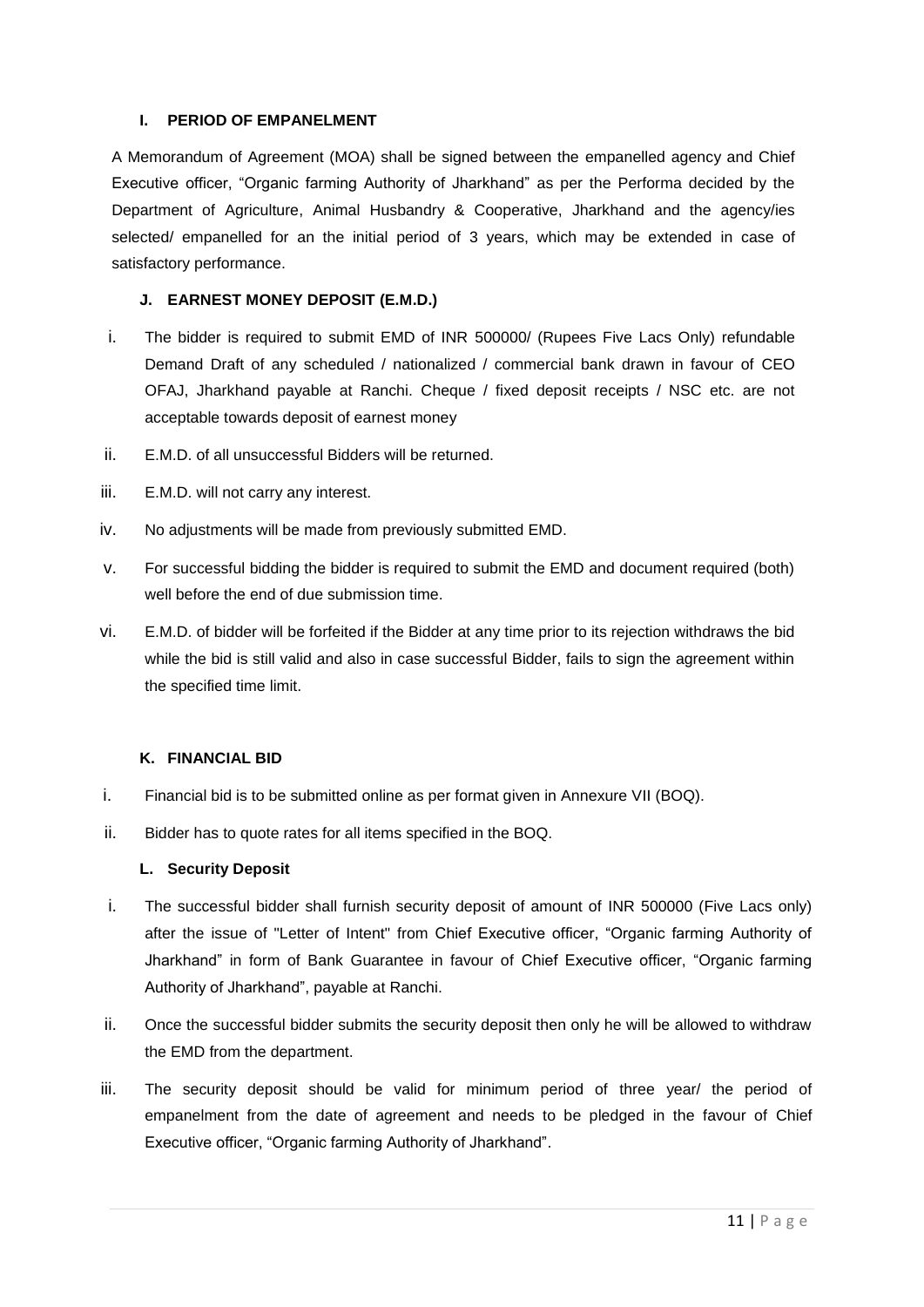- iv. Once the successful bidder submits the security deposit then the department will return its security deposit after one year of completion of work and written request letter.
- v. This security deposit shall be forfeited, in case if the empanelled agency fails to execute the process adequately or if the empanelled agency fails to maintain the lab provided by the department, and agreement will be terminated and the Bidder may be debarred or blacklisted for submission of further rate contract.

## **M. PROCESS OF FINALISATAION OF RATES**

i. After consent of parties and execution of agreement, rates finalized by the committee will be circulated as required.

## **N. PRICE FALL CLAUSE**

- i. The price offered under the contract by the bidder shall, in no case exceed the lowest price on which the bidder sells to other parties, private or Government bodies.
- ii. The rates once finalized by the committee will be valid for the next 3 years. In no case the price will be changed.
- iii. CEO OFAJ Jharkhand shall be entitled to recover any amount paid in excess to the empanelled agency.
- iv. Since the RFE has been invited for empanelment and rate fixation contract, so the rate submitted by any firm found to be the lowest will be considered as final rate per unit. However, other participating Bidder may be empanelled if he agrees on the rates of L1 bidder. All the empanelled Bidders will have to follow the lowest fixed rate, finalized by the competent authority/ committee.

## **O. MODE OF PAYMENT**

- i. No advance payment will be made.
- ii. In case of subsidy scheme, the subsidy will be transferred to the farmers Account / Escrow account. Farmers will pay to the manufacturer/ empanelled agencies .
- iii. Payment through DBT/Escrow/Online directly will be made. Bank commission will be borne by the firm.
- iv. Payment will be made through farmers only after successful supply as per the ordered quantity.

# **v. Violations & Penalties:**

The list of violations mentioned below is not exhaustive and any other deviations, which affect the implementation of the scheme may be considered as deemed fit for smooth functioning of the same.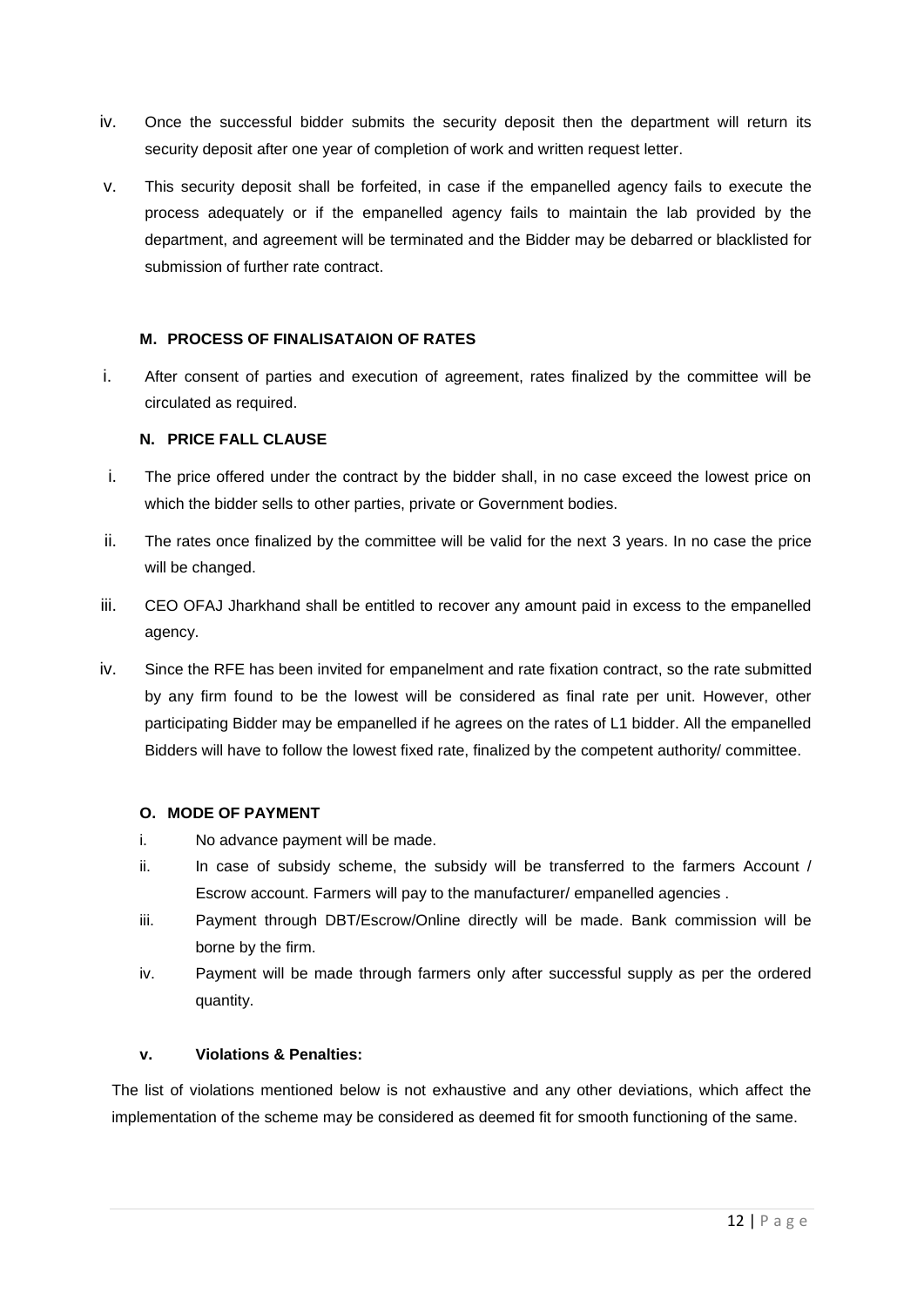- i.) A due process, where show cause is issued and adequate time is allowed for response, shall be followed and the empanelled bidder as well as the beneficiary shall be adequately heard, and natural justice provided.
- ii.) In case of violations in the scope of work i.e. (To supply organic farm inputs (biofertilizers/ biopesticides/ soil conditioner/ plant growth enhancers / other approved bio-products if any), following penalties shall be imposed by competent authority:
- First time in a year, a warning letter may be issued to the empanelled bidder instructing to rectify the shortcoming immediately.
- Second time in same year, a warning letter may be issued to the empanelled bidder instructing to rectify the shortcoming immediately with a penalty of 10% of invoice value.
- Third time in same year, a penalty of 25% of invoice value may be charged.
- Fourth time in same year, a show cause notice may be issued to the empanelled bidder and the case may be refer for de-listing the empanelled bidder for a period of one year or more as decided by competent authority.

# **vi. PROCESS TO BE CONFIDENTIAL**

- i. Information relating to the process of examination, clarification, evaluation, and comparison of bids and recommendations for the award of contract shall not be disclosed to Bidders or any other persons not officially concerned with such process.
- ii. Any effort by the Bidder to influence any officials of the department for processing of bids or award decisions may result in the rejection of their bid.

# **vii. FORCE MAJEURE CLAUSE**

Neither party shall be held responsible for the non-fulfilment of their obligations under this agreement due to the exigency of one or more of the force majeure events, such as but not limited to acts of God, war, flood, earthquakes, strikes, lockouts, epidemics, riots, civil commotions provided on the occurrence and cessation of any such event the party affected there by shall give a notice in writing to the other party within one month of such occurrence or cessation together with the measures taken by it to mitigate and minimize the adverse effects of such force majeure event. If the force majeure conditions continue beyond six months, the parties shall jointly decide the future course of action.

# **viii. FRAUD AND CORRUPT PRACTICES:**

The Chief Executive officer, "Organic farming Authority of Jharkhand", requires all the Bidders should observe the highest standard of ethics.

In pursuant to this policy, following has been defined. "Corrupt Practice" means behaviour on the part of officials in the public or private sector by which they improperly and unlawfully enrich themselves and or those close to them, or induce others to do so, by misusing the position in which they are placed, and includes the offering, giving, receiving or soliciting of anything of value. "Fraudulent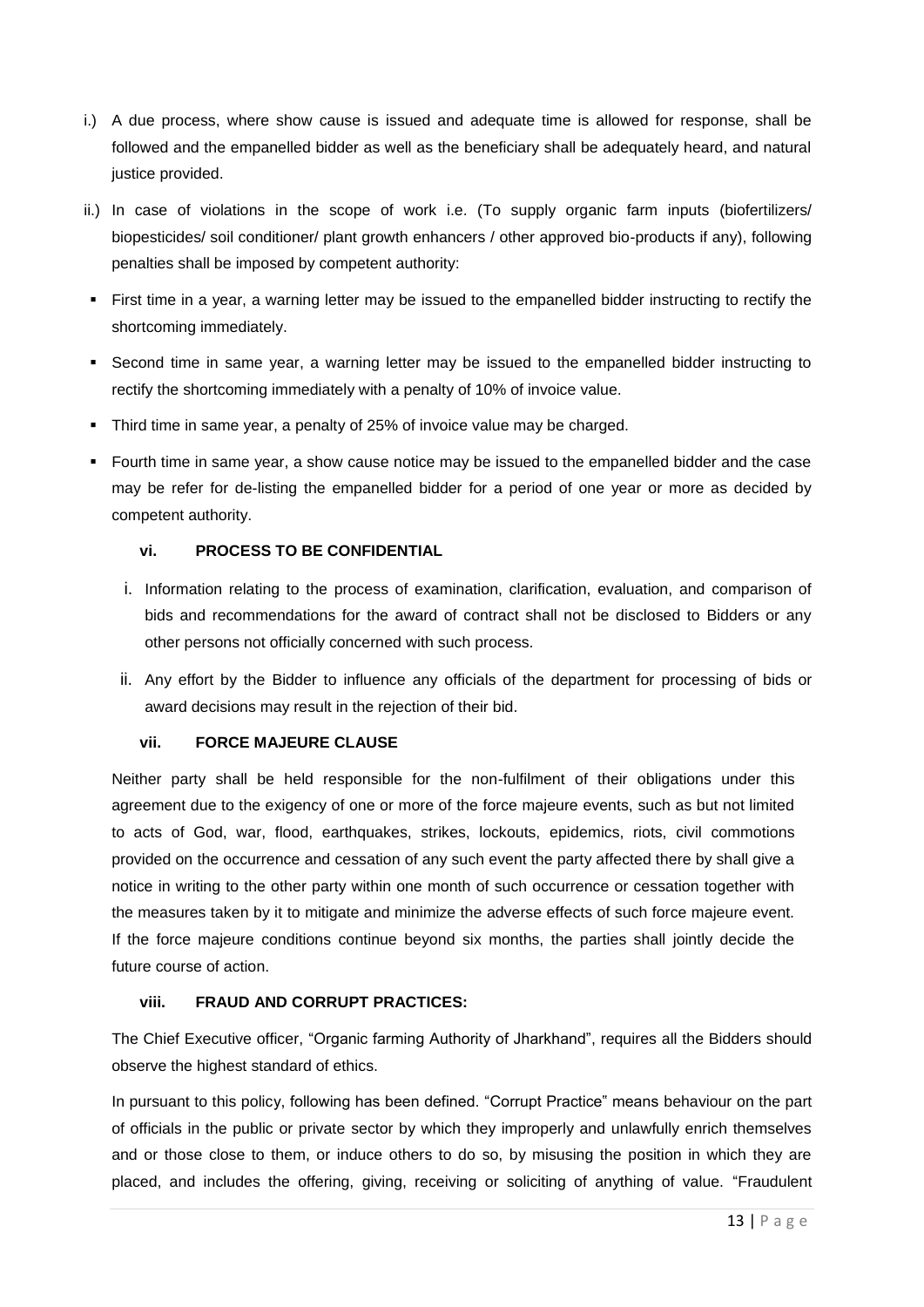Practice" means a misrepresentation of facts in order to influence an evaluation process of execution to the detriment of the Government and includes collusive practice among Bidders (prior to or after bid submission) designed to establish bid price at artificial non-competitive level.

In such an event the Chief Executive officer, "Organic farming Authority of Jharkhand", shall forfeit the EMD and debar or blacklist the BIDDER from participating in future bidding processes of the OFAJ Jharkhand for a period of 1 to 5 years.

# **ix. COMPENSATION OF LOSSES OCCURRED DUE TO SUBSTANDARD**

# DEFECTIVE SUPPLY AND DEBARRING / BLACKLISTING OF SUPPLIER:

- i. If any loss were incurred to the Chief Executive officer, "Organic farming Authority of Jharkhand", then the Department would deduct equal amount to the loss incurred from the payable amounts/security amount of the empanelled agency. In this regard no objections or explanation will be entertained.
- ii. Due to negligence or irresponsibility of the empanelled agency or of his workers, if the empanelled agency doesn't serve for the entire period of empanelment then the Chief Executive officer, "Organic farming Authority of Jharkhand" will collect the loss from the empanelled agency.
- iii. The organisation, CEO or any member of management committee should not be convicted in any criminal cases neither the organisation should be black listed.

# **x. TERMINATION OF CONTRACT**

- i. In case at any point of time bidder is found providing false information, Chief Executive officer, "Organic farming Authority of Jharkhand" will not execute any rate offered under contract (during process) or will cancel its contract and the bidder may also be debarred or blacklisted from participating in future bidding processes of the OFAJ JHARKHAND for a period of 1 to 5 years.
- ii. The Empanelled agency, if breaches any condition or Clause of the Contract then the Chief Executive officer, "Organic farming Authority of Jharkhand" is entitled to Terminate the Contract and also entitled to demand and recover the loss incurred to it due to such termination of the Contract.
- iii. In case of the any of the conditions in the RFE document are not fulfilled by the successful bidders it shall amount deemed termination of contract, furthermore it shall amount to Suspension/Debarment/Blacklisting of Bidder as adopted by Chief Executive officer, "Organic farming Authority of Jharkhand".

# **xi. CONSEQUENCES OF CONSUMER FORUM AND ANY COURT OF LAW WITH BIDDER**

The empanelled agency shall own full responsibility for the consequences arising out of consumer forum or any court of law, In case any user approaches the Consumer Forum or any court of law with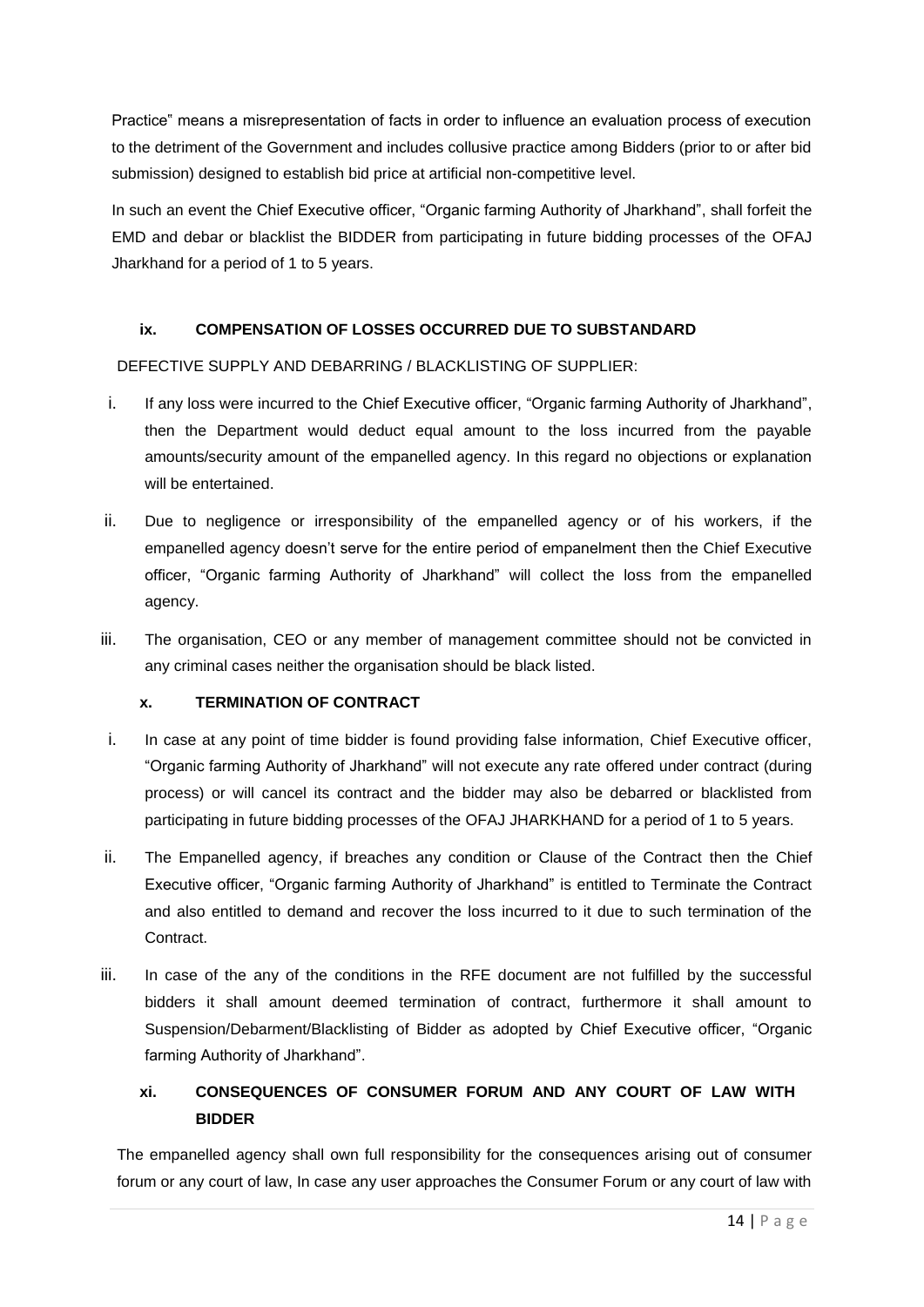the complaint regarding irregularities or discrepancy in the scope of work awarded to him through the Chief Executive officer, "Organic farming Authority of Jharkhand".

# **xii. JURISDICTION**

In all cases of legal dispute, only the Ranchi Courts shall be having the jurisdiction.

All the necessary affidavit may be done through any Notary Office of Ranchi or other notary office of the country.

# **xiii. EXECUTION OF AGREEMENT**

The successful bidder will have to execute an agreement on Rs. 1000/- non-judicial stamp paper of required value with the Chief Executive officer, "Organic farming Authority of Jharkhand" in the within a fortnight from the date of communication of acceptance of his offer by the Chief Executive officer, "Organic farming Authority of Jharkhand", 3rd Floor, Krishi Bhawan Kanke Road, Ranchi failing to do which, the earnest money will be forfeited by the OFAJ JHARKHAND.

## **xiv. SCOPE OF WORK: -**

The scope of work are as follows:

- i. The supplying agency would be required to timely complete supply in different districts of Jharkhand State.
- ii. The products supplied shall be with sound packing. Damaged bags, if any, shall be replaced by the supplier with sound packing at his own cost. The responsibility of quality and quantity (missbranding/underweight) of the material supplied lies with the supplier only.
- iii. The products supplied should be as per Annexure VIII.
- iv. In the event of any materials failing to conform to the specifications on quality the OFAJ has the right to reject them out right and the supplier shall replace the rejected materials with fresh stock at his own cost.
- v. Test report wherever applicable should be furnished
- vi. The rates of quoted products shall remain valid up to a period of Three (03) year or till the contract exists.
- vii. If the agency fails to meet the objectives, conditions, quality parameters of NPOP Norms the agreement will be void. The agency will be black listed and payment cut or penalty will be imposed.
- viii. After selection of the agencies the supply order will be decided as per the requirement of the product by the farmer in the light of which the ordered material will have to be delivered within the specified time limit to the corresponding districts

Notwithstanding anything else contained to the contrary in this RFE Document, the Chief Executive officer, "Organic farming Authority of Jharkhand", reserves the right to cancel / withdraw / modify, fully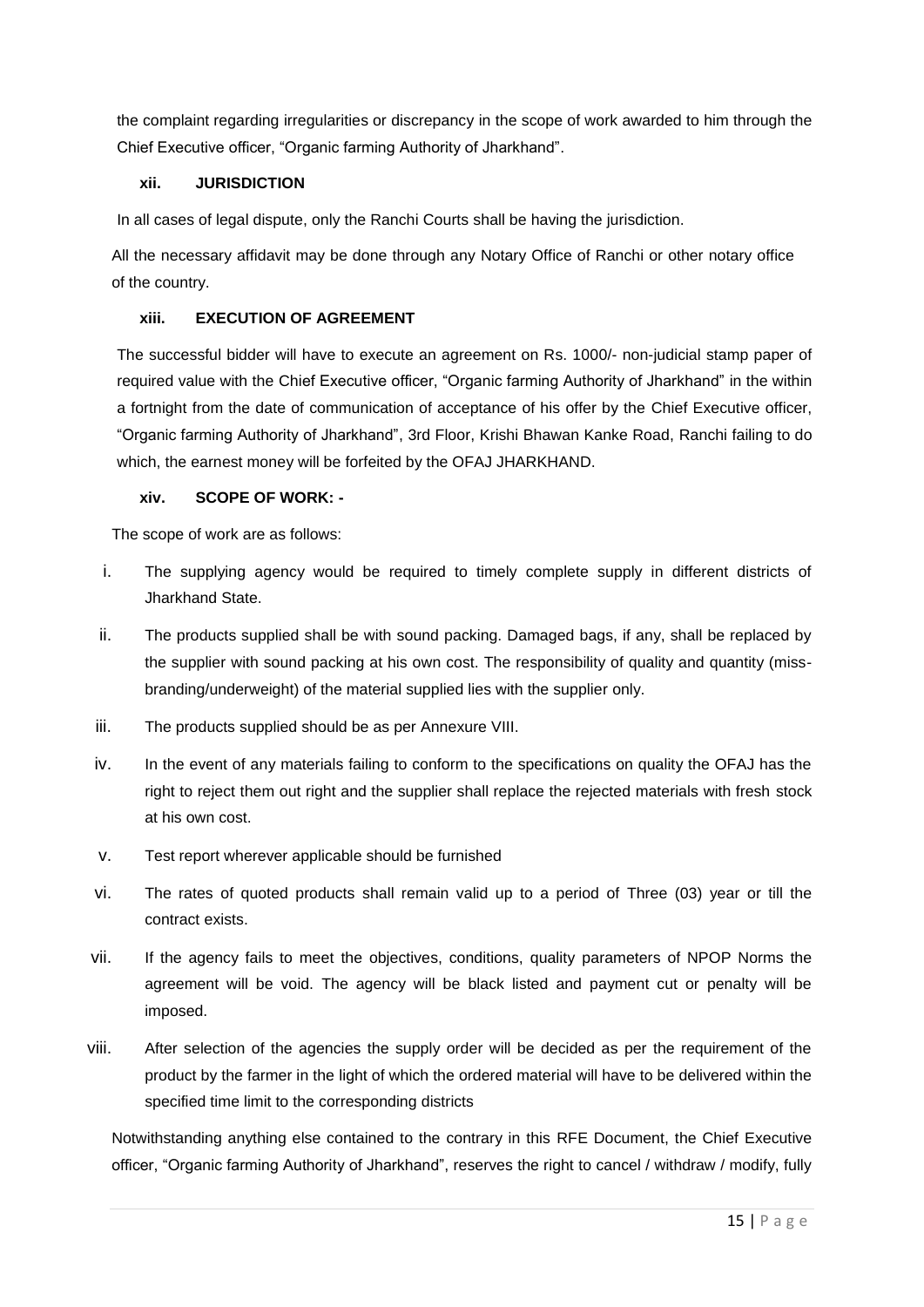or partially the "Invitation for RFE" or to accept / reject one or all of the RFE without assigning any reason and shall bear no liability whatsoever consequent upon such a decision.

# <span id="page-15-0"></span>**3.2 Technical Eligibility**

- i. The Agency must have an approval certificate as per NPOP guideline for its organic farm inputs provided by an NAB/APEDA accredited agency for minimum ten years. (Enclose attestation certificate)
- ii. The agency must have a minimum of ten years experience in manufacturing of organic farm inputs.
- iii. Agency must be having manufacturing license for CIB/ FCO products/ NOC for manufacturing of FCO products from their home state.
- iv. Agency must be having registration of Trade Mark from the competent authority in support of the brand for the offer has been submitted
- v. Agency must have a valid ISO 9001:2015 certification.
- vi. Agency must be having their own R&D centre recognized by DSIR/DST
- vii. The agency must have a past experience in working with agriculture or horticulture department / other government organization in at least two States for supply of organic farm inputs. (Attach proof)
- viii. The successful Manufacturer shall not sublet or assign this contract or any part of it to other manufacturer
- ix. The bidder should furnish a copy of PAN & GST registration with their application.
- x. The bidder should furnish self-attested copy of GST return of atleast 02 (two) quarter of last 12 months.
- xi. Audited balance sheet along with IT return should be submitted for the last three financial years (2018-19, 2019-20, 2020-21). Return of last three years with audited balance sheet certified by CA.
- xii. The average annual turnover of the bidder must not be less than Rs. 200.00 lakhs in the last three consecutive financial year (2018-19, 2019-20, 2020-21). Details of the audited balance sheet certified by CA for the last three consecutive financial years should be attached along with the application.
- xiii. Bidder shall submit an affidavit on Rs 100 non judicial stamp from Notary that "the company has never been blacklisted earlier by any state or union government. (As per **Annexure VI**)
- xiv. Preference will be given to those manufacturer whose products has been approved under USDA-NOP / EU standards.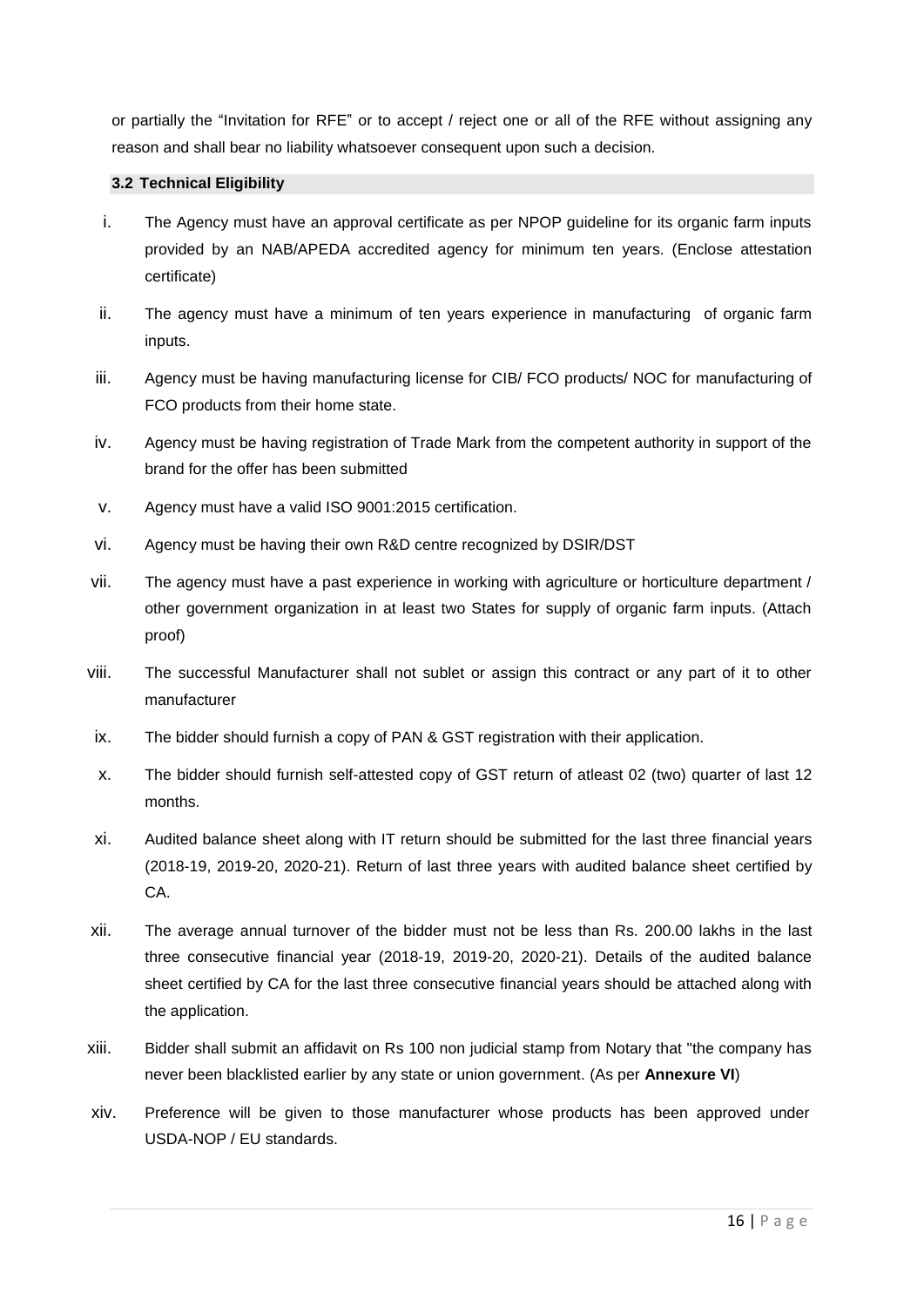- xv. Those bidders who qualifies technically (as per annexure II) will be eligible for the technical evaluation sheet as per annexure IV.
- xvi. The bidder who scores minimum 50 marks will qualify and will be eligible for empanelment. In case if a bidder qualifies technically as per annexure II but fails to score 50 marks, then the bidder will be considered to be disqualified for empanelment.
- xvii. The bidder who qualifies the above eligibility criteria will be eligible for financial bid opening. (As per annexure VII)

#### <span id="page-16-0"></span>**3.3 Consortium**

Consortium is not allowed

#### <span id="page-16-1"></span>**3.4 List of documents to be submitted as part of response to RFE**

All documents must be properly marked and submitted. The response to RFE should be submitted in soft copy on e-tender portal and in hard copy at Chief Executive officer, "Organic farming Authority of Jharkhand" (signed on every page). In case of any discrepancy, the signed hard copy version will prevail.

The bidders are required to give two sealed covers containing documents/information as follows:

- a. Sealed cover-I: Technical & general information along with supporting documents & document fee and EMD (As per Annexure I, II, III,IV, V,VI & VIII)
- b. Sealed cover-II: Financial bid as sought in RFE documents. (As per Annexure VII)

Sealed cover-I and II should be provided together in a sealed cover.

#### <span id="page-16-2"></span>**3.5 Disqualification**

CEO OFAJ may at its sole discretion and at any time during the evaluation of application, disqualify any applicant, if the applicant:

- i. Submitted the application after the response deadline;
- ii. Made misleading or false representations in the forms, statements and attachments submitted in proof of the eligibility requirements;
- iii. Exhibited a record of poor performance such as abandoning works, not properly completing the contractual obligations, inordinately delaying completion or financial failures, etc. in any project in the preceding three years;
- iv. Submitted an application that is not accompanied by required documentation or is nonresponsive;
- v. Failed to provide clarifications related thereto, when sought;
- vi. Submitted more than one application on its own, or incomplete application
- vii. Was declared ineligible/blacklisted by the Government of India/State/UT government. Or is in litigation with Government of Jharkhand/ GOI.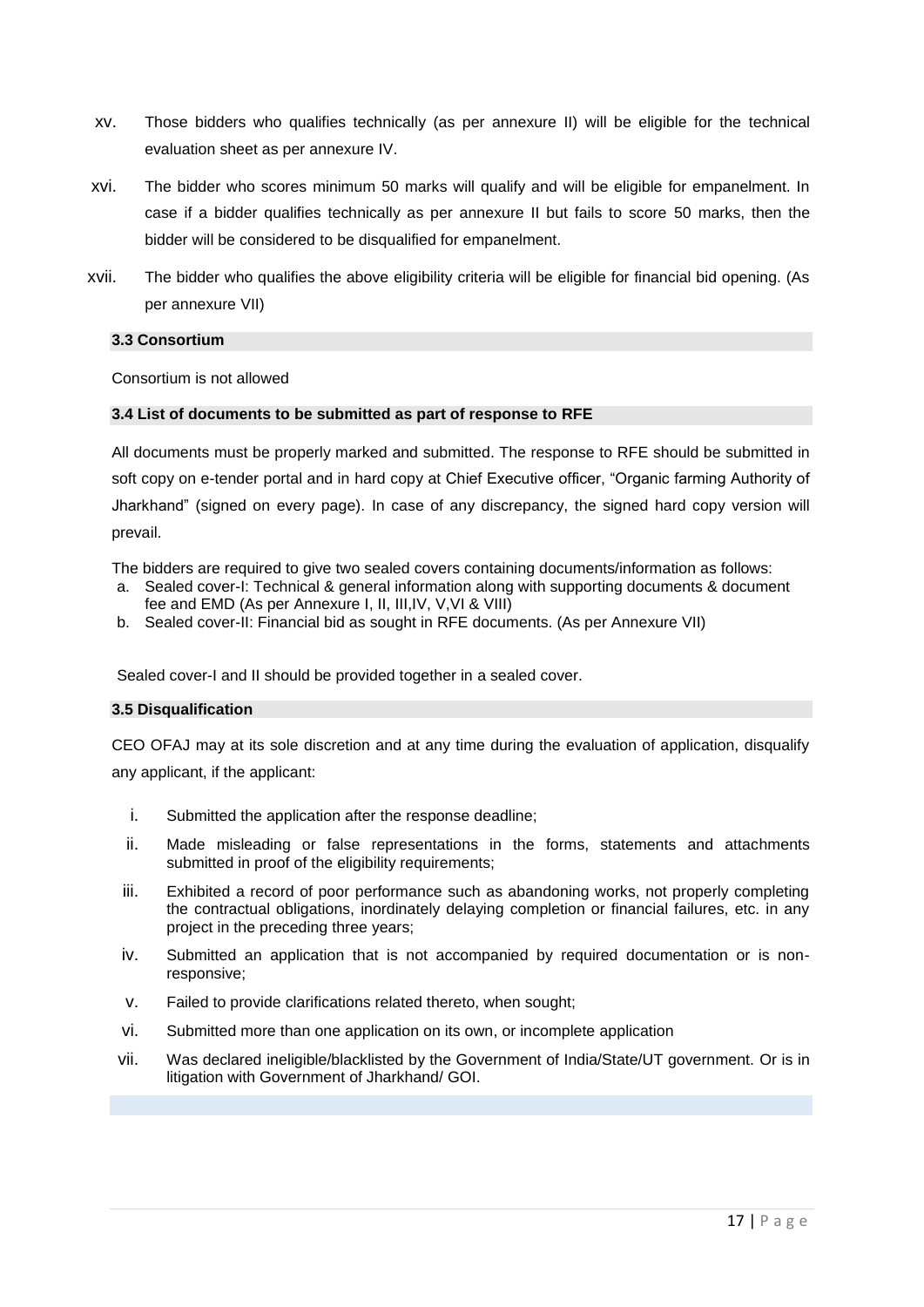# **SECTION IV- EVALUATION AND SELECTION PROCEDURE**

In order to empanel the bidder, Chief Executive officer, "Organic farming Authority of Jharkhand", will constitute a Tender Committee to evaluate the proposals submitted. During evaluation of proposals Chief Executive officer, "Organic farming Authority of Jharkhand" may, at its discretion, ask the bidders for clarification on their applications. The process for selection is as given below.

#### <span id="page-17-0"></span>**4.1 Evaluation process**

Scrutiny of eligibility criteria as mentioned for responsiveness to the RFE will be done by the Evaluation Committee to determine whether the documents have been properly signed, qualification criteria fulfilled, and all relevant papers submitted. The Tender Committee can seek additional information from the bidders, if needed during technical evaluation. The response to the RFE not conforming to requirements will be rejected.

Technical eligibility evaluation will be done on the basis of documents submitted **as per Annexure-II**

#### <span id="page-17-1"></span>**4.2 Selection**

It shall be deemed that by submitting the bid, the bidder has understood the scope, the contents of the tender document and all other relevant information pertaining to this tender.

The total cost including taxes, duties and all other expenses quoted by the bidder shall be considered for financial price evaluation.

The selection would be based on Least Cost Method and called for further negotiations if required and agency will be empanelled.

Chief Executive officer, "Organic farming Authority of Jharkhand", shall not be liable for any mistake or error by the bidder in respect of their quotes.

At any point prior to the bid due date, Chief Executive officer, "Organic farming Authority of Jharkhand", may for any reason modify the tender document for any of its contents by issuing corrigendum/addendum.

The bidder selected will be required to sign an agreement with Chief Executive officer, "Organic farming Authority of Jharkhand", accepting the terms and conditions. After signing of the agreement, no variation or modification in the terms of the agreement shall be made except by written amendment signed by both parties.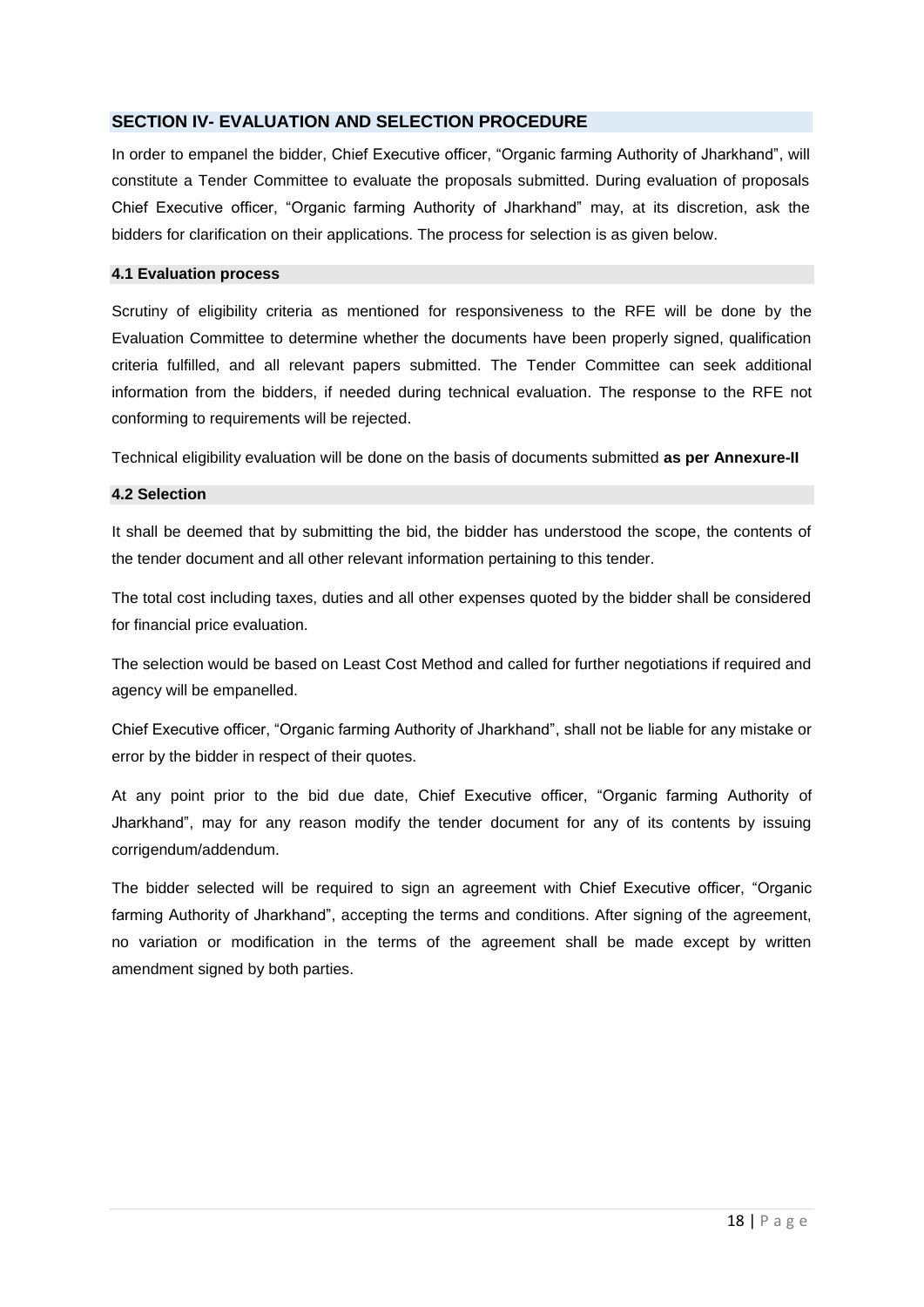# <span id="page-18-0"></span>**SECTION V: TERMS AND CONDITIONS OF AGREEMENT**

The bidder selected will have to sign an agreement with Chief Executive officer, "Organic farming Authority of Jharkhand", with the following terms and conditions.

#### <span id="page-18-1"></span>**5.1 Nativity**

The organization must be incorporated in India as per GOI guidelines.

#### <span id="page-18-2"></span>**5.2 Relationship**

Neither party shall use the other parties name or any service or proprietary name, mark or logo of the other party for promotional purpose without first having obtained the other party's prior written approval.

#### <span id="page-18-3"></span>**5.3 Right to rejection and Right to annulment**

<span id="page-18-4"></span>Organic farming Authority of Jharkhand, reserves the right to reject any Request for Empanelment and to annul the process and reject all such requests at any time, without thereby incurring any liability to the affected applicant(s) or any obligation to inform the affected applicant(s) of the grounds for such decision.

### **5.4 No obligation**

Organic farming Authority of Jharkhand, does not guarantee that any Bidders shall be awarded any project / assignment as a result of this RFE.

#### <span id="page-18-5"></span>**5.5 Confidentiality**

Information relating to evaluation of application and recommendations concerning awards shall not be disclosed to the Bidders who submitted the applications or to other persons not officially concerned with the process. The undue use by any applicant of confidential information related to the process may result in the rejection of their application.

#### <span id="page-18-6"></span>**5.6 Period of Selection**

Organic farming Authority of Jharkhand, shall empanel for 03 (three year) and may be extended on the basis of performance.

The duration may be extended through mutual consent for a further period based on periodic reviews to assess the performance during the specified duration at the same terms and conditions. CEO OFAJ, shall be free to curtail the agreement at any time during the period of empanelment, without assigning any reason.

#### <span id="page-18-7"></span>**5.7 Indemnity**

The selected bidder will indemnify CEO OFAJ, against all third-party claims of infringement of patent, trademark/copyright or industrial design rights arising from the use of software/ hardware/ manpower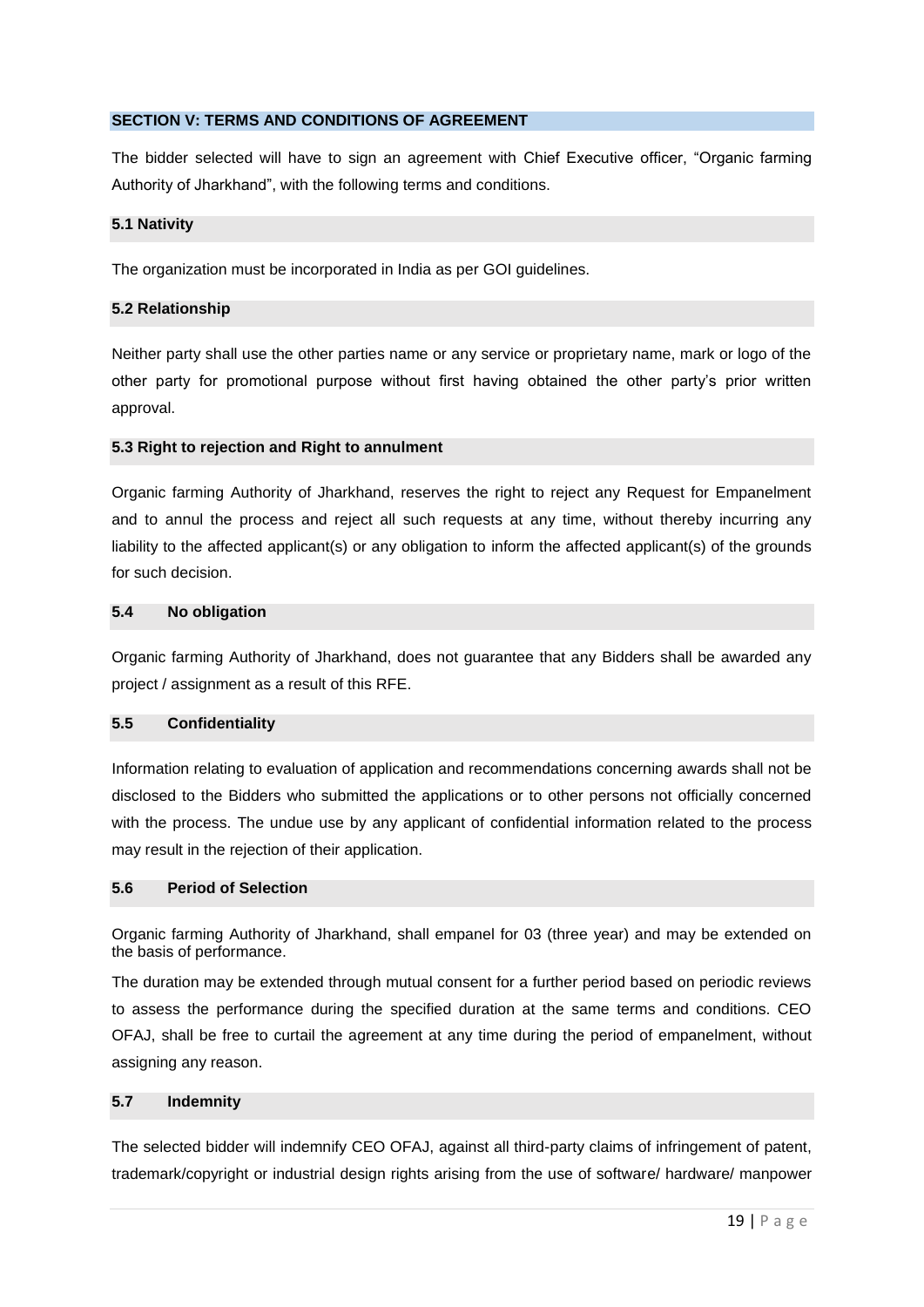etc. and related services or any part thereof. CEO OFAJ stand indemnified from any claims that the hired manpower may opt to have by virtue of working on the project for whatever period. CEO OFAJ, also stand indemnified from any compensation arising out of accidental loss of life or injury sustained by the hired manpower while working on the project.

#### <span id="page-19-0"></span>**5.8 Only one application**

An applicant can submit only one proposal on its own. If an applicant submits more than one proposal, both proposals shall be disqualified.

# <span id="page-19-1"></span>**5.9 Amendment**

At any time prior to deadline for submission of applications, Chief Executive officer, "Organic farming Authority of Jharkhand", may for any reason, modify this document. The amendment document shall be notified through website and such amendments shall be binding on all Bidders.

# <span id="page-19-2"></span>**5.10 Disclaimer**

- I. Though adequate care has been taken while issuing this RFE document, the applicant Bidder should satisfy himself that the document is complete in all respects. Intimation of any discrepancy shall be given to this office (as mentioned below) immediately. If no intimation is received by this office within 3 days from the date of commencement & sale of the RFE documents, then this office shall consider that the document received by the Bidder is complete in all respects and that the bidder is satisfied that the RFE Document is complete in all respect.
- II. Organic farming Authority of Jharkhand, Ranchi reserves the right to change any or all of the provision of this RFE documents before date of submission. Such changes would be intimated to all parties procuring this RFE document before date of submission.
- III. Organic farming Authority of Jharkhand, Ranchi reserves the right to reject any or the entire RFE without assigning any reason whatsoever. No correspondence will be entertained on this account.
- IV. The information in this RFE document has been prepared to assist the firm/s in preparing the non-binding RFE and it is clarified that:
	- a. It does not constitute an invitation to offer or an offer in relation to the transaction.
	- b. This document does not constitute any contract or agreement of any kind whatsoever.
	- c. Neither the information in this document nor any other written or oral information in relation to the requirement or otherwise is intended to form the basis of or the inducement for any investment activity or any decision to enter into any contract or arrangement in relation to the transition and should not be relied on as such. Neither CEO OFAJ, Jharkhand, Ranchi nor the employees or advisors shall be liable to any interested party or any entity under any law including the law of contract, tort, the principle of restitution or unjust enrichment or otherwise for any loss, expenses or damage which may arise, or be incurred, or suffered, in connection with this document, or any matter that may be deemed to form part of this document, or any other information supplied by or on behalf of, CEO OFAJ, Ranchi or the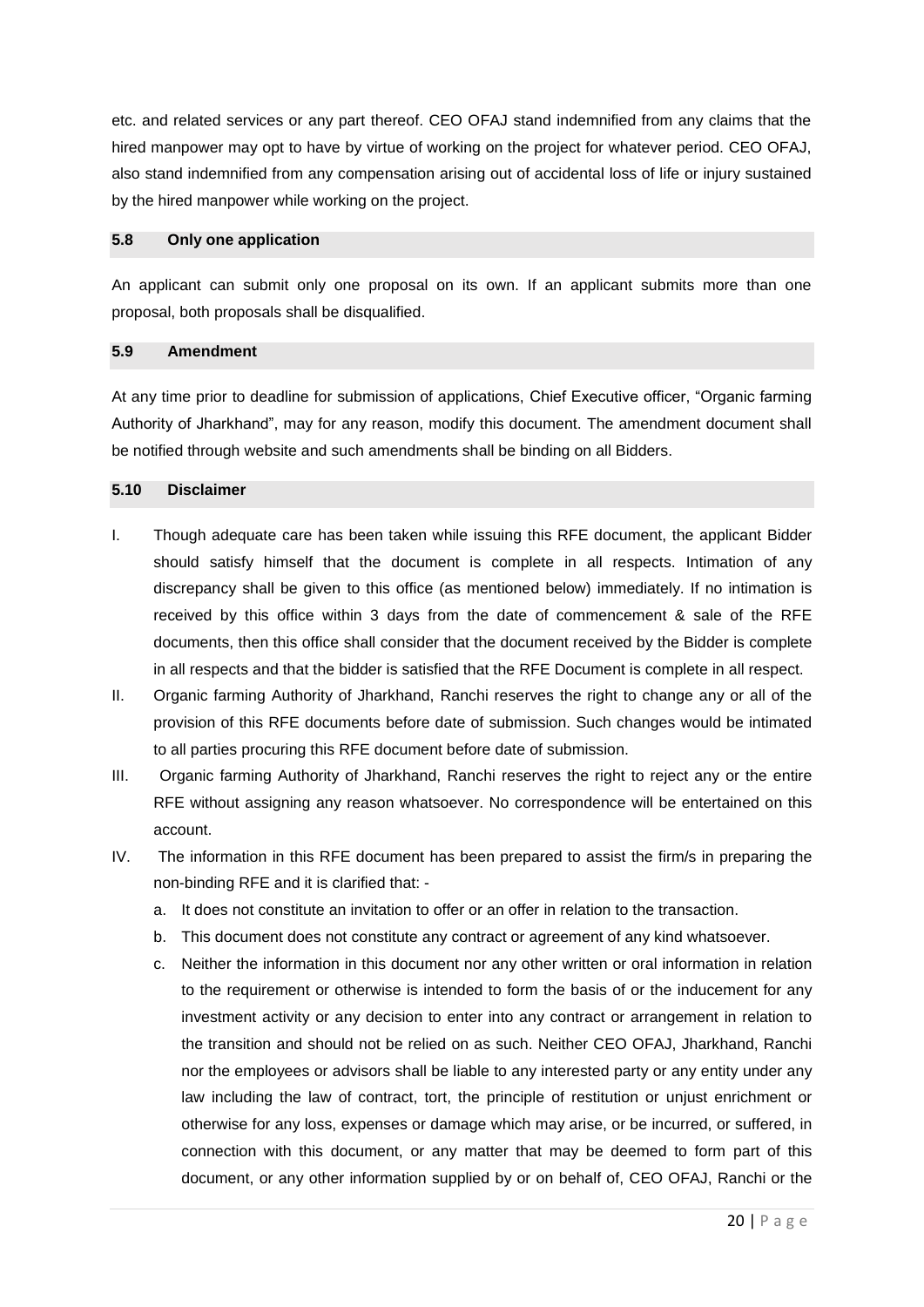employees or advisors or otherwise arising in any way from the selection process mentioned herein.

d. Failure to provide information that is essential to evaluate the applicant's qualifications or substantiation of the information supplied, shall result in disqualification of the applicant.

## <span id="page-20-0"></span>**5.11 Binding Clause**

All decisions taken by the Chief Executive officer, "Organic farming Authority of Jharkhand", regarding this contract shall be final and binding on all concerned parties.

## <span id="page-20-1"></span>**5.12 Agency's Integrity**

The Agency is responsible for and obliged to conduct all contracted activities as defined in the scope of work in accordance with the Contract.

# <span id="page-20-2"></span>**5.13 Agency's Obligations**

The Agency will be obliged to work closely with the CEO OFAJ, Jharkhand's staff, act within its own authority and abide by directives issued by the CEO OFAJ.

The Agency will abide by the job safety measures prevalent in India and will free the CEO OFAJ, from all demands or responsibilities arising from accidents or loss of life the cause of which is the Agency's negligence. The Agency will pay all indemnities arising from such incidents and will not hold the CEO OFAJ, Jharkhand responsible or obligated.

The Agency will be responsible for managing the activities of its personnel or sub-contracted personnel and will hold itself responsible for any misdemeanour.

The Agency is expected to maintain high level of professional ethics and will not act in any manner, which is detrimental to CEO OFAJ, Jharkhand's interest.

# <span id="page-20-3"></span>**5.14 Conflict of Interest**

Bidder shall furnish an affirmative statement as to the existence of, absence of, or potential for conflict of interest on the part of the Bidder due to prior, current, or proposed contracts, engagements, or affiliations with the Department. Additionally, such disclosure shall address any and all potential elements (time frame for service delivery, resource, financial or other) that would adversely impact the ability of the Bidder to complete the requirements.

# <span id="page-20-4"></span>**5.15 Non-Disclosure Agreement**

The Agency will treat as confidential all data and information about the Chief Executive officer, "Organic farming Authority of Jharkhand", obtained in the execution of its responsibilities, in strict confidence and will not reveal such information to any other party without the prior written approval of the Chief Executive officer, "Organic farming Authority of Jharkhand". All agency shortlisted shall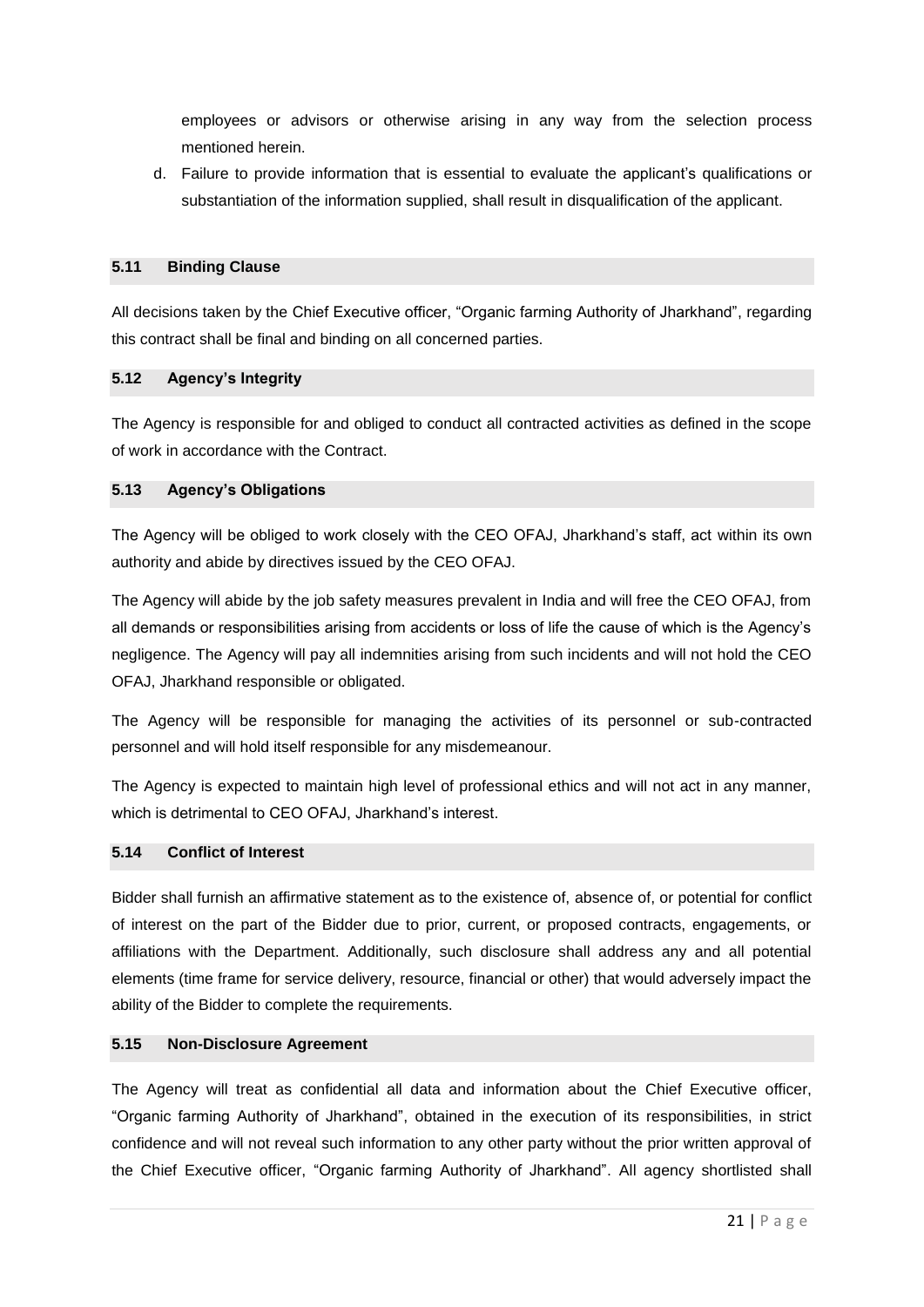submit a Non-Disclosure Agreement to Chief Executive officer, "Organic farming Authority of Jharkhand".

# <span id="page-21-0"></span>**5.16 Intellectual Property Rights**

CEO OFAJ, Jharkhand shall own and have a right in perpetuity to use all Intellectual Property Rights which have arisen out of or in connection with the implementation of this Contract, including all processes, products, software, specifications, reports, drawings and other documents which have been developed by the agency during the performance of Services and for the purposes of inter-alia use or sub-license of such services.

The agency undertakes to disclose all Intellectual Property Rights arising out of or in connection with the performance of the services to CEO OFAJ and execute all such agreements/documents and file all relevant applications, effect transfers and obtain all permits and approvals that may be necessary in this regard to effectively transfer and conserve the Intellectual Property Rights of CEO OFAJ.

The agency shall ensure that while it uses any software, hardware, processes or material in the course of performing the services, it does not infringe the Intellectual Property Rights of any person and the Agency shall keep CEO OFAJ indemnified against all costs, expenses and liabilities howsoever, arising out of any illegal or unauthorized use (piracy) or in connection with any claim or proceedings relating to any breach or violation of any permission/license terms or infringement of any Intellectual Property Rights by the Agency during the course of performance of the Services.

# <span id="page-21-1"></span>**5.17 Arbitration**

If a dispute arises out of or in connection with this contract, or in respect of any defined legal relationship associated therewith or derived there from, the parties agree to submit that dispute to arbitration under GOJ & GOI guidelines.

## <span id="page-21-2"></span>**5.18 Applicable Law**

The bidder shall be governed by the laws and procedures established by Govt. of India, within the framework of applicable legislation and enactment made from time to time concerning such commercial dealings/processing.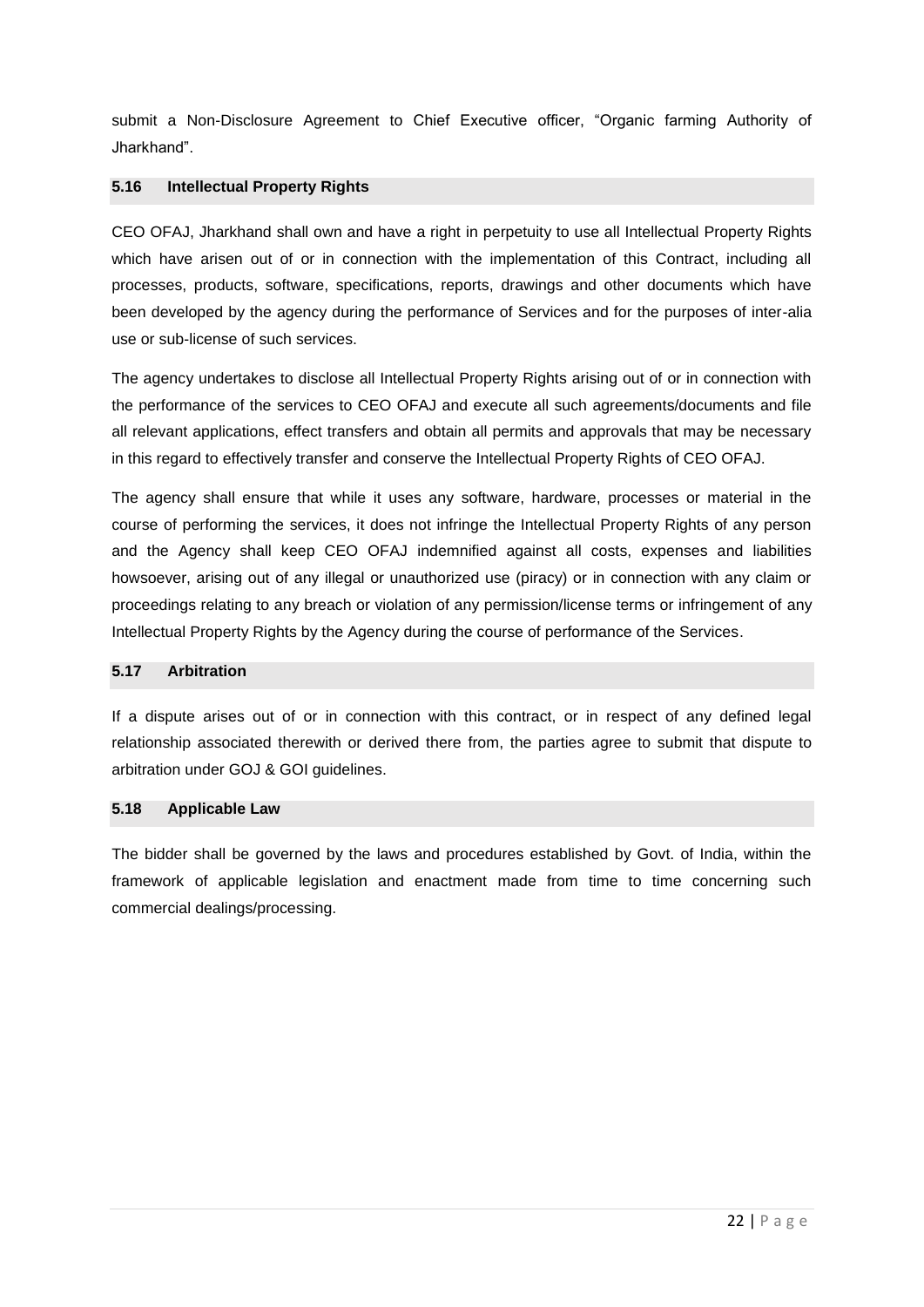# <span id="page-22-0"></span>**Annexure I: Application Format for Registration**

| SI.<br>No        | <b>Particulars</b>                                                                                                                                                                                                                                                                                                                                         | Details | Document<br>Enclosed<br>(Yes/No) |
|------------------|------------------------------------------------------------------------------------------------------------------------------------------------------------------------------------------------------------------------------------------------------------------------------------------------------------------------------------------------------------|---------|----------------------------------|
| 1.               | Name of the agency applied for empanelment                                                                                                                                                                                                                                                                                                                 |         |                                  |
| 2.               | Details of Bank Account                                                                                                                                                                                                                                                                                                                                    |         |                                  |
| 3.               | Address Contact no. & Mail id of Head Office                                                                                                                                                                                                                                                                                                               |         |                                  |
| $\overline{4}$ . | Name of contact person and contact no. available.                                                                                                                                                                                                                                                                                                          |         |                                  |
| 5.               | Document fee of Rs. 10,000/-                                                                                                                                                                                                                                                                                                                               |         |                                  |
| 6.               | EMD                                                                                                                                                                                                                                                                                                                                                        |         |                                  |
| 7.               | Details of GST registration. (In case of non-registration in Jharkhand,<br>Registration with Jharkhand commercial taxes Department is mandatory.<br>Any firm registered with commercial tax department of other state has to be<br>registered in Jharkhand within three months from the date of registration,<br>otherwise, contract would get cancelled.) |         |                                  |

Note: Government/Public sector undertaking entities should enclose self-attested copy of supporting documents from competent authority.

If the evaluation committee feels necessary may get verify the all document from the issuing authority.

- 1. I accept all the terms and conditions mentioned in the document to be registered.
- 2. I hereby certify that all the information mentioned above are true and in case any information found to be incorrect, my application may be treated as rejected by Chief Executive officer, "Organic farming Authority of Jharkhand", Ranchi.

Place :……………………………. Date :………………………………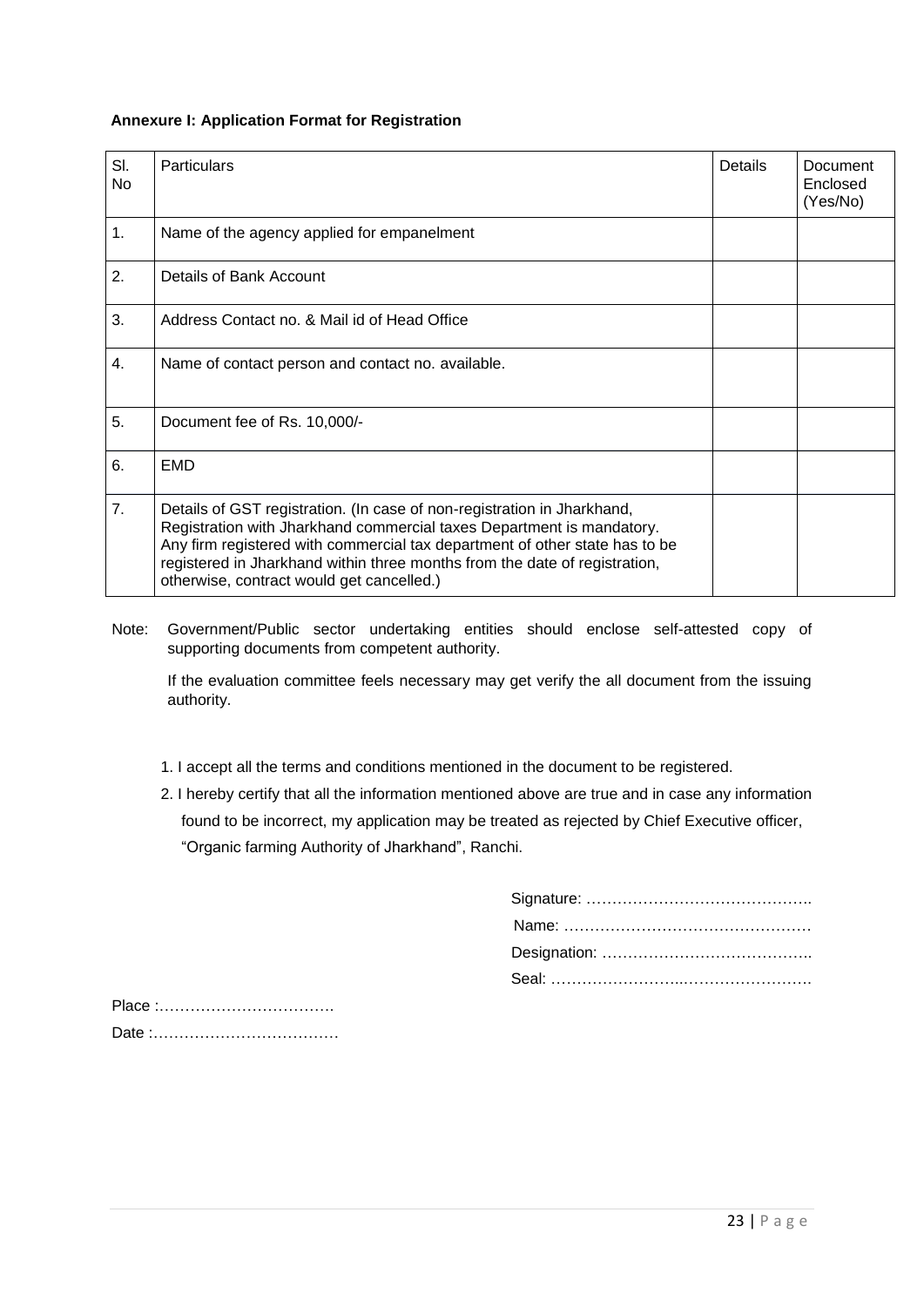# <span id="page-23-0"></span>**Annexure II: Minimum Required Documents for Technical Eligibility (Qualifying Criteria)**

Name of The Bidder:

# A. Mandatory Document

| SI.<br>No. | <b>Attached Document</b>                                                                                                                                                                      |
|------------|-----------------------------------------------------------------------------------------------------------------------------------------------------------------------------------------------|
| 1.         | Agency must have an approval certificate as per NPOP guideline for its organic farm inputs<br>provided by an NAB/APEDA accredited agency for minimum ten years                                |
| 2.         | Agency must be having manufacturing license for CIB/ FCO products/ NOC for<br>manufacturing of FCO products from their home state.                                                            |
| 3.         | Agency must be having registration of Trade Mark from the competent authority in support<br>of the brand for the offer                                                                        |
| 4.         | R&D centre recognized by DSIR/DST (Supporting documents)                                                                                                                                      |
| 5.         | The bidder should furnish a copy of valid ISO 9001:2015 certificate.                                                                                                                          |
| 6.         | Self-attested copy of PAN & GST registration of the firm.                                                                                                                                     |
| 7.         | Self-attested Photocopy of GST return of atleast 02 (two) quarter of the last 12 months.                                                                                                      |
| 8.         | Copy of IT Return of last three year with audited balance sheet certified by CA.                                                                                                              |
| 9.         | The average annual turnover of the bidder must not be less than Rs. 200 Lakhs in the last<br>three consecutive financial year. (Audited balance sheet certified by CA/competent<br>authority) |
| 10.        | Proof of work experience: Strictly as per 3.2. (vii)                                                                                                                                          |
| 11.        | RFE FEE receipt & EMD                                                                                                                                                                         |
| 12.        | Affidavit of non-blacklisting (Annexure-VI)                                                                                                                                                   |
| 13.        | Affidavit regarding the quoted rates                                                                                                                                                          |

# <span id="page-23-1"></span>**Note: The above documents will be the basis of technical eligibility**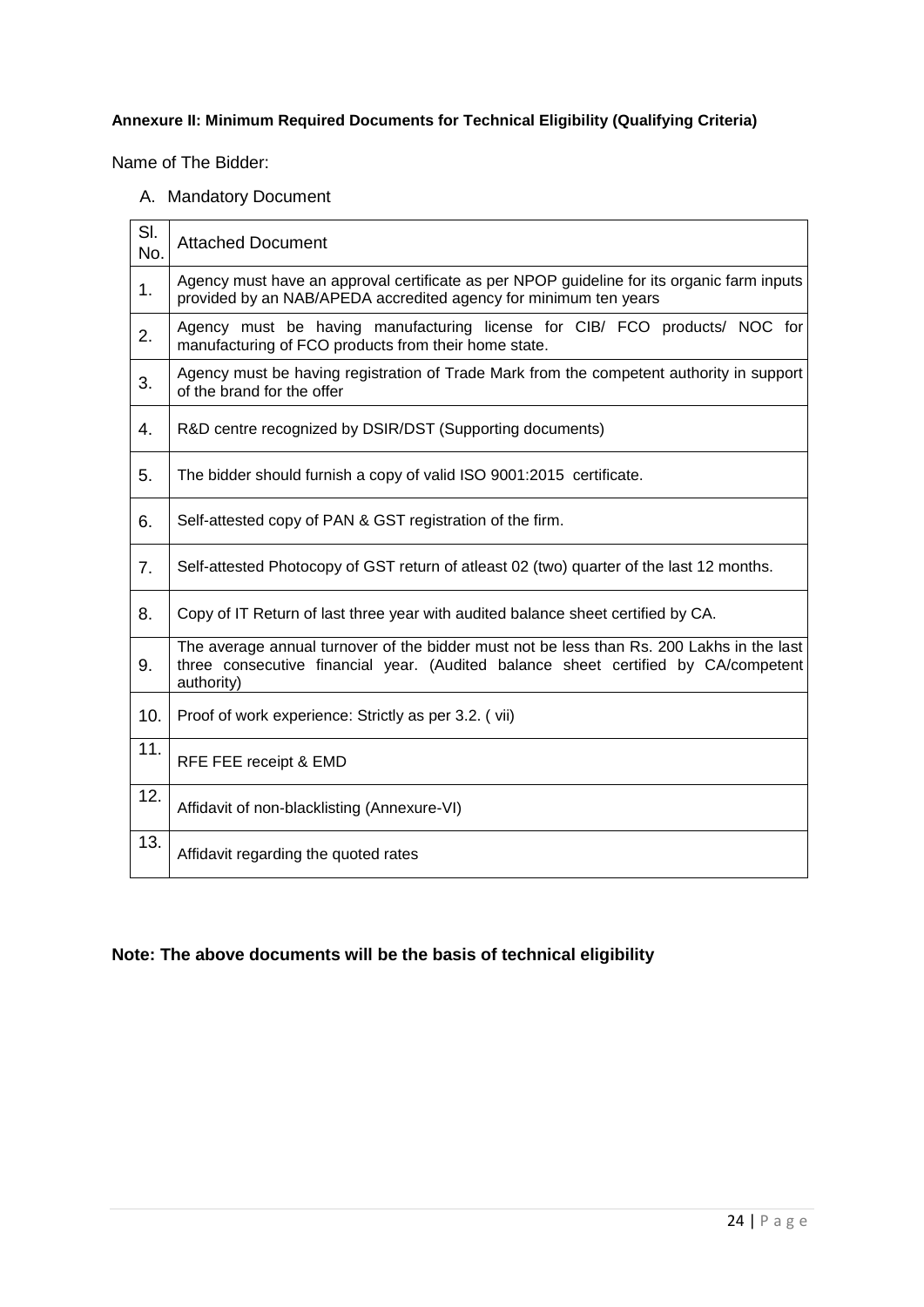# **Annexure III: Format of Authority Letter**

(Letter head of the proposer)

 $M/s$ 

 $\_$  ,  $\_$  ,  $\_$  ,  $\_$  ,  $\_$  ,  $\_$  ,  $\_$  ,  $\_$  ,  $\_$  ,  $\_$  ,  $\_$  ,  $\_$  ,  $\_$  ,  $\_$  ,  $\_$  ,  $\_$  ,  $\_$  ,  $\_$  ,  $\_$ 

(Name & address with telephone no. of authorized representative) is working with/on behalf of our company/ organisation/ agency as our authorized representative for the State of Jharkhand.

He is authorized to submit, collect & correct all Empanelment/quotation/project documents on behalf of company.

Seal of the Company: Seal of the Company: Signature of Authorized Signatory Dated :-

------------------ Name-

**Designation**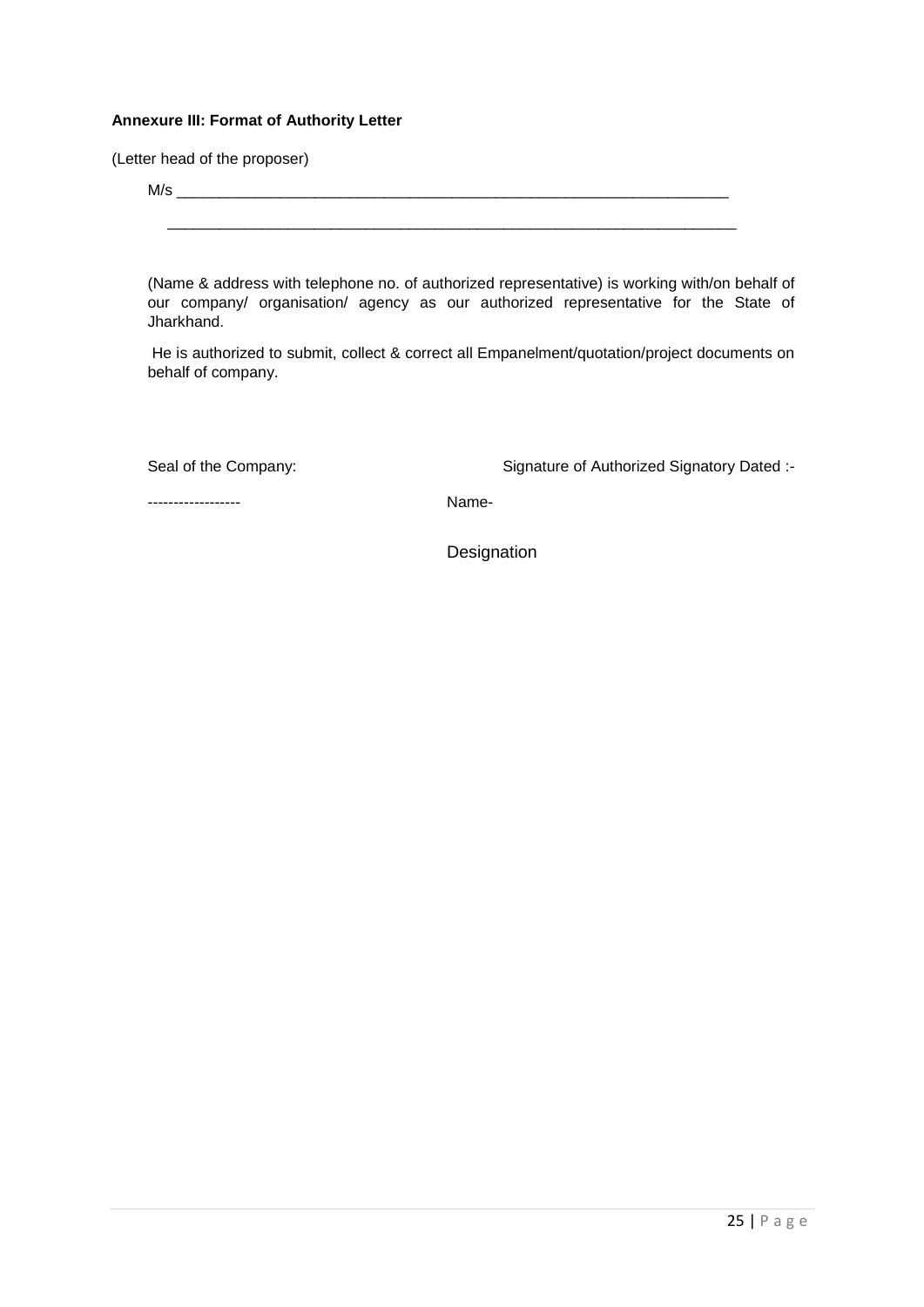# **Annexure IV-Techno Evaluation Sheet**

<span id="page-25-0"></span>

| SI <sub>No.</sub> | Standard                                                                                                    | Item<br>wise<br>Maximum marks | Marks obtained |
|-------------------|-------------------------------------------------------------------------------------------------------------|-------------------------------|----------------|
| 1.                | Experience in manufacturing of organic farm inputs under<br>NPOP attestation                                |                               |                |
|                   | 10 - 12 Years<br>i.<br>i.                                                                                   | 10                            |                |
|                   | $>12 - 15$ Years<br>ii.                                                                                     | 15<br>20                      |                |
| 2.                | iii.<br>> 15 Years<br>Organic farm input approved / attestation under                                       |                               |                |
|                   | USDA-NOP/ EU regulation.                                                                                    | 05                            |                |
| 3.                | Average annual turnover of last three financial years<br>(2018-19, 2019-20, 2020-21)                        |                               |                |
|                   | i. 2 Cr - 10 Cr<br>ii. >10 Cr                                                                               | 10<br>15                      |                |
| 4.                | Work experience in supply of organic farm input under<br>government organization for at least in two states | 10                            |                |
| $\overline{5}$ .  | Trade mark registration certificate                                                                         | $\overline{10}$               |                |
| 6.                | Experience in supply of organic farm inputs at international<br>level                                       | $\overline{05}$               |                |
| 7.                | Trial / Testing report of any organic farm input from SAU or<br>agriculture related Central institute       | 05                            |                |
| 8.                | R&D Lab recognized by DSIR/DST                                                                              | 10                            |                |
| 9.                | ISO 9001:2015 Certificate                                                                                   | 05                            |                |
| 10.               | MSME/Udyog Aadhar registration Certificate                                                                  | 05                            |                |
| 11.               | <b>GMP</b> certificate                                                                                      | 05                            |                |
| 12.               | Supply of bio-inputs under OFAJ banner                                                                      | 05                            |                |
|                   | Total                                                                                                       | 100                           |                |

# **Techno Evaluation Sheet (Minimum Marks to Qualify is 50 out of 100)**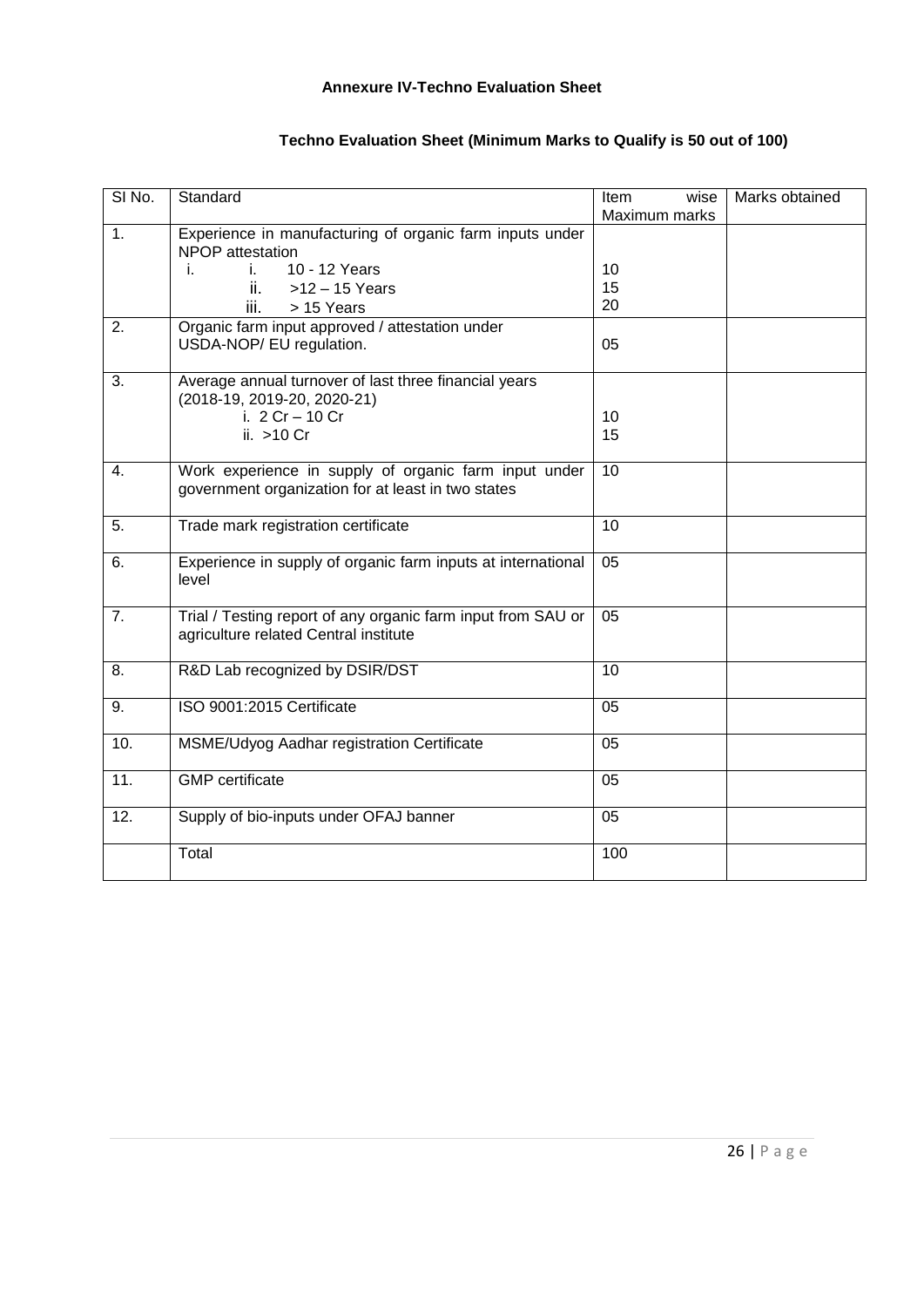# <span id="page-26-0"></span>**No other Firm/Sister concern/Associate belonging to the same group is not Participating/ Submitting this RFE.**

#### **(Upload on Rs. 100.00 Non-Judicial Stamp Paper Notarized Copy, as well as submit original hard copy) at the time of Rate agreement.**

We have gone through the complete Bid documents and understood the instruction to the bidder, and we accept the Terms & Conditions mentioned in this Bid documents.

1.0 We M/s. ----------------------------------------------------------------------------------- hereby Bid the prospective RFE having any common partners/Directors/Managing Partners etc. or having any other common criteria shall be considered as Sister/ Group/Associates Company/ Concern/Company. In such cases, only one of them will be eligible for participating in the RFE.

1.1 We Declares that no other Firm/Sister concern/Associate belonging to the same group is not Participating/Submitting this RFE.

1.2 We declare that the entire submitted document is original & true to my knowledge.

| Date -------------------         | Officer's Signature ------------------     |
|----------------------------------|--------------------------------------------|
|                                  |                                            |
| Witness (Name & Signature)       |                                            |
|                                  |                                            |
| Address ------------------------ |                                            |
|                                  |                                            |
| -------------------------------  |                                            |
|                                  | Name of the Firm ------------------------- |

(Seal & Signature) ------------------------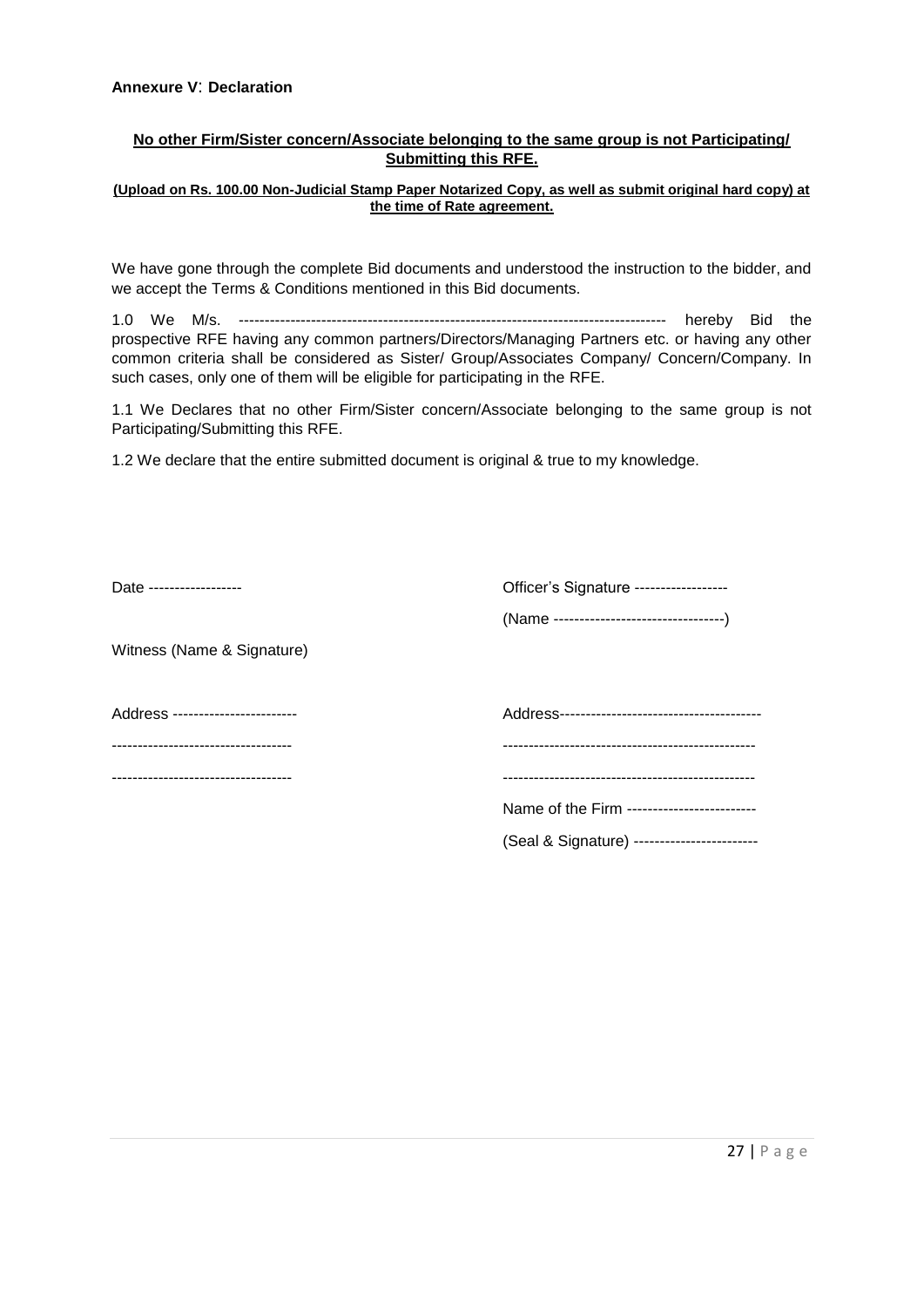#### <span id="page-27-0"></span>**Annexure VI: Declaration**

We have gone through the complete RFE documents and understood the instruction to the bidder, and we accept the Terms &Conditions mentioned in this RFE documents.

We M/s. ----------------------------------------------------------------------------------- hereby provide our lowest rates for the RFE to supply through the Chief Executive officer, "Organic farming Authority of Jharkhand", conforming to the specifications mentioned in Annexures of these RFE documents.

#### **1.1 We Declares that: -**

We undertake to supply organic farm inputs (biofertilizers/ biopesticides/ soil conditioner/ plant growth enhancers / other approved bio-products if any), as we may be called upon under the conditions hereto, during the allotted period from the date of execution of the agreement, on the rates specified in the agreement, at the places to be specified by the Chief Executive officer, "Organic farming Authority of Jharkhand", within the specified delivery period.

We do undertake that, we shall be able to initiate the execution of the aforesaid work within a period of ………… after the work is awarded. In case if execution starts beyond the stated period, CEO OFAJ, Jharkhand may take penal action.

We do undertake to compensate suitably in case of unsatisfactory performance after due verification by a joint team of our organisation/ firm and the officers of OFAJ, Govt of Jharkhand.

We hereby agree to abide by and fulfil all the terms of this offer and all the conditions of contract or in default then to forfeit and pay to the Chief Executive officer, "Organic farming Authority of Jharkhand", his successors, the penalties or sum of money mentioned in the said conditions.

1.2 We declare that we have not been blacklisted by any state / Union Government.

1.3 We declare that the entire submitted document is original & true to my knowledge.

| Date -------------------            | Officer's Signature -----------------       |
|-------------------------------------|---------------------------------------------|
|                                     |                                             |
| Witness (Name & Signature)          |                                             |
| Address ------------------------    |                                             |
| ----------------------------------- |                                             |
| ----------------------------------- |                                             |
|                                     | Name of the Firm -------------------------  |
|                                     | (Seal & Signature) ------------------------ |
|                                     |                                             |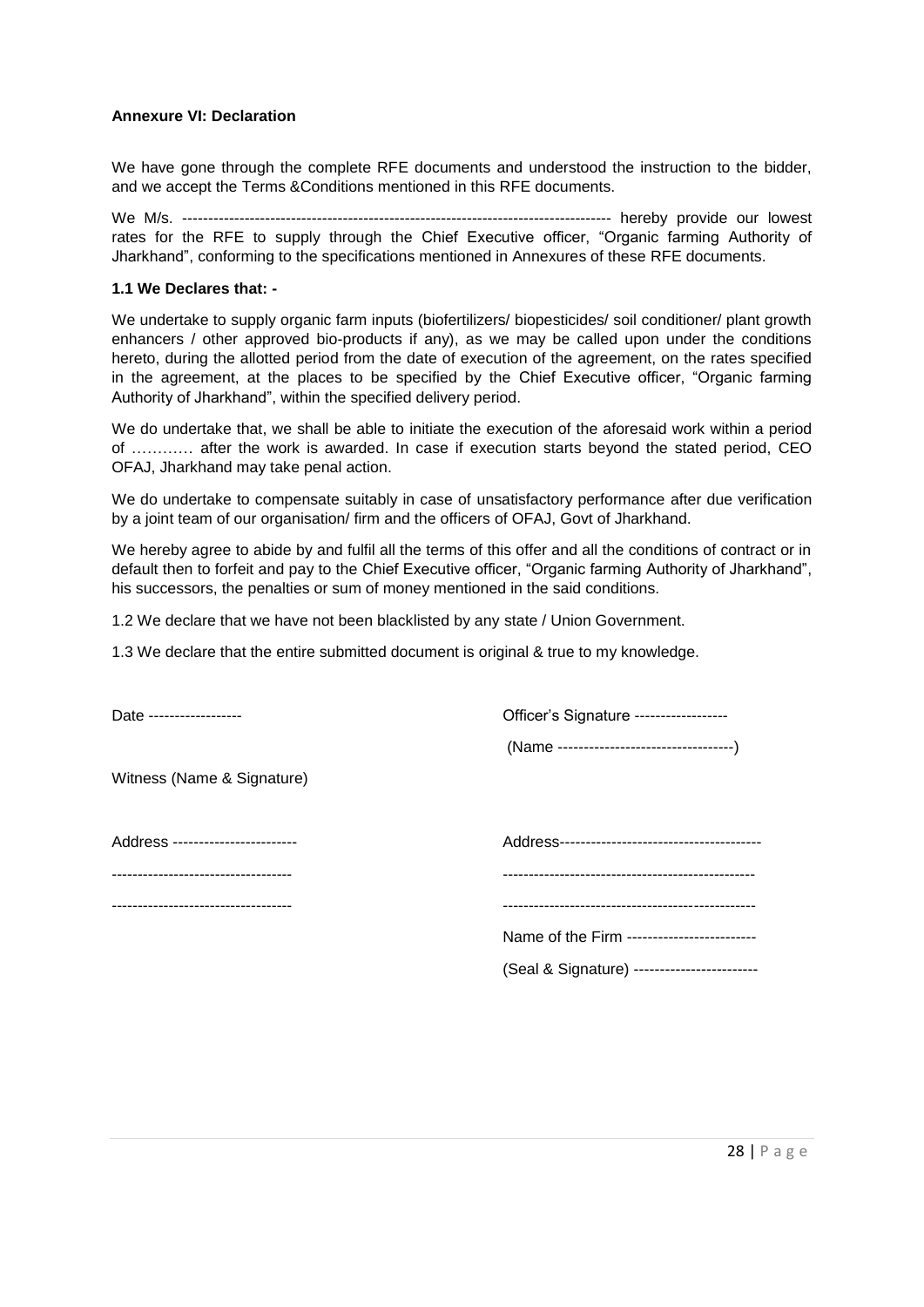# <span id="page-28-0"></span>**Annexure VII: Financial Bid**

Name of Firm: Address: Phone No./Mobile No: Email:

To,

The Chief Executive Officer Organic Farming Authority of Jharkhand , Krishi Bhawan Campus, Kanke Road, Ranchi-834008

Sir,

We do hereby propose our rates for supply of approved bio-inputs in the state of Jharkhand in accordance with the specifications in all respects and instructions as per the EOI document.

| $\overline{\mathsf{SI}}$ .<br>N. | Name of the Item                       | <b>Brand</b><br><b>Name</b> | Unit<br>(Kg / Itr) | <b>Rate in Rs</b><br>(In figures &<br>words both) |
|----------------------------------|----------------------------------------|-----------------------------|--------------------|---------------------------------------------------|
| $\overline{1}$ .                 | PSB- (Phosphate solubilizing bacteria) |                             |                    |                                                   |
| 2.                               | ZNB (Zinc Solubilizing bacteria)       |                             |                    |                                                   |
| 3.                               | KMB (Potash mobilizing bacteria)       |                             |                    |                                                   |
| 4.                               | Rhizobium                              |                             |                    |                                                   |
| 5.                               | Azospirillum                           |                             |                    |                                                   |
| 6.                               | Azotobacter                            |                             |                    |                                                   |
| 7.                               | Carrier based Consortia                |                             |                    |                                                   |
| 8.                               | Liquid Consortia                       |                             |                    |                                                   |
| 9.                               | Mycorrhiza                             |                             |                    |                                                   |
| 10.                              | PROM (Phosphate rich organic manure)   |                             |                    |                                                   |
| 11.                              | Neem oil (1500 ppm)                    |                             |                    |                                                   |
| 12.                              | Beauveria bassiana                     |                             |                    |                                                   |
| 13.                              | Trichoderma viride                     |                             |                    |                                                   |
| 14.                              | Verticillium lecanii                   |                             |                    |                                                   |
| 15.                              | Pseudomonas fluorescens                |                             |                    |                                                   |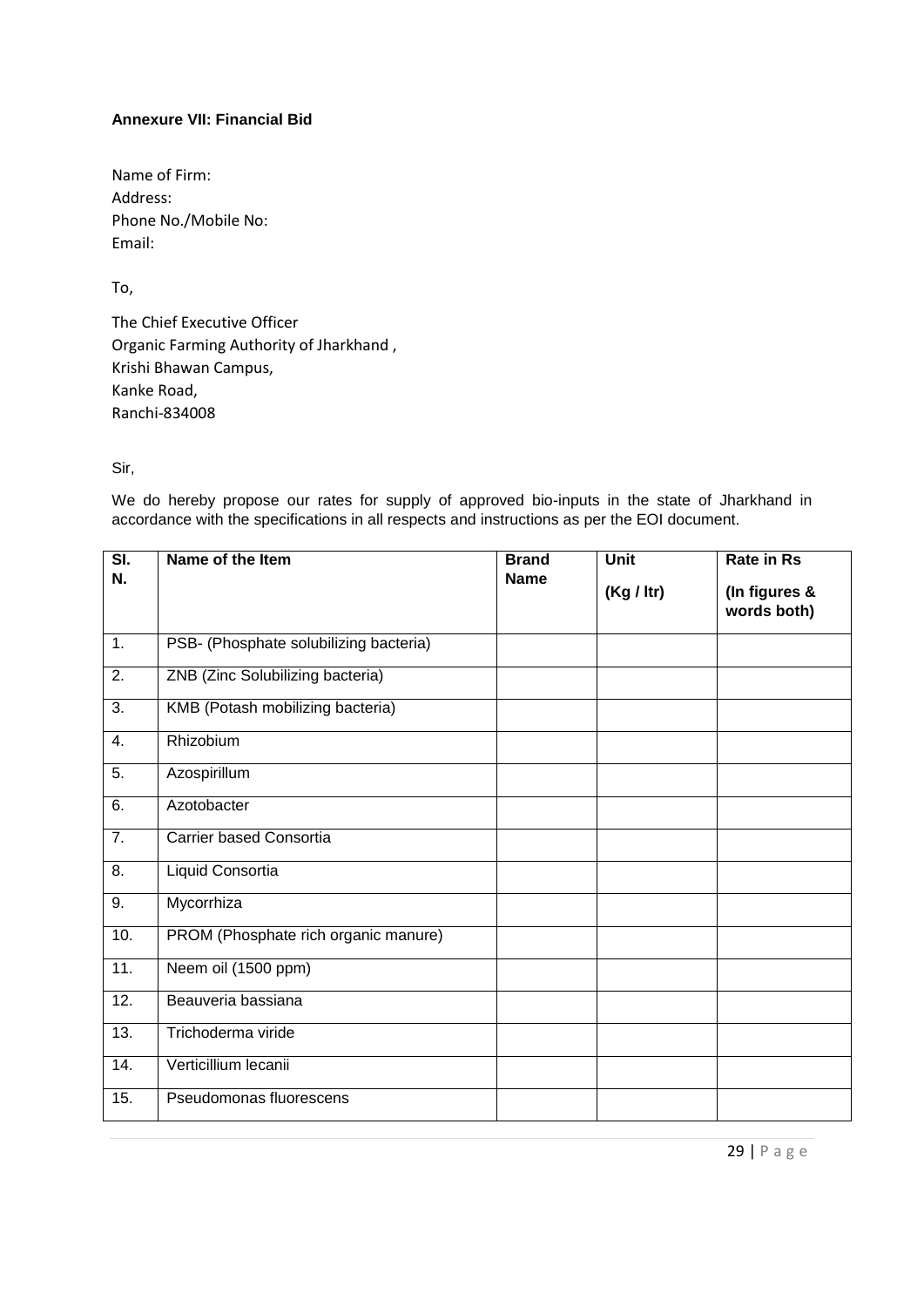Rates quoted are inclusive of Taxes /duties like GST, Inspection charges etc. if any

The rates should be quoted in Indian Rupees only, for each item separately, both in figures and words in such a way that interpolation is not possible and all over-writings should be strictly avoided or rewritten and correction should be duly attested prior to the submission of bid documents. The rates should include all taxes packing costs, transportation, unloading costs at destination in all Districts in Jharkhand.

Seal of the Company Signature of Authorized Signatory Date: Name Designation